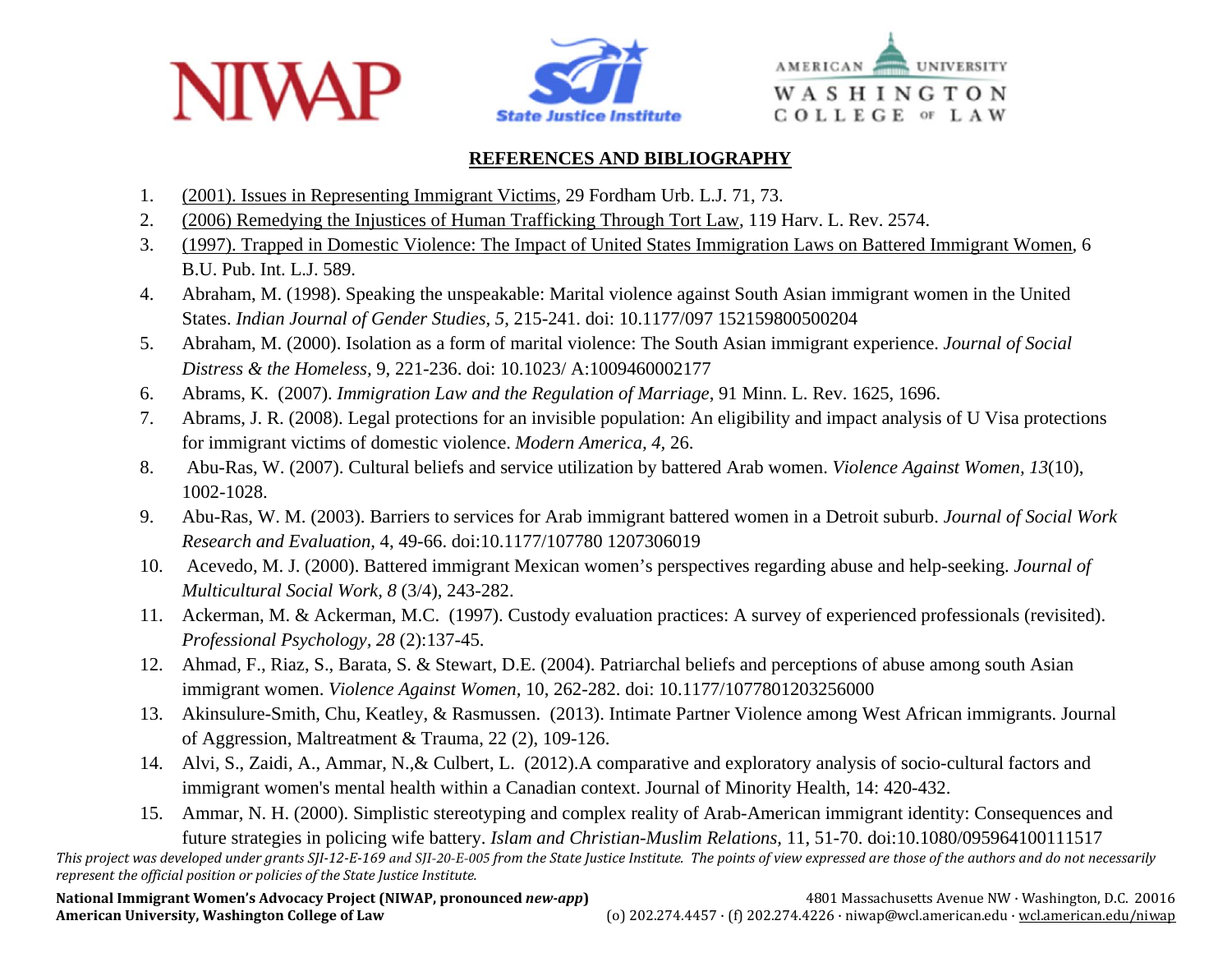- 16. Ammar, N. & Orloff, L. (2007). "Battered Immigrant Women's Domestic Violence Dynamics and Legal Protections." In Muraskin, R. (ed.) It's a Crime: Women and Justice, pp.430-443.
- 17. Ammar, N., Orloff, L. E., Dutton, M.A. & Hass, G.A. (September, 2012). Battered Immigrant Women in the United States and Protection Orders: An Exploratory Research. *Criminal Justice Review, 37 (3)*. Pp. 337 - 359.
- 18. Ammar, N. & Orloff, L (2006). Battered Immigrant Women's Domestic Violence Dynamics and Legal Protections. In Muraskin, R. (Ed.) *It's a crime: Women and justice*. (pp. 430-443) New Jersey: Prentice Hall.
- 19. Ammar, N. H., Orloff, L., Dutton, M.A., and Aguilar-Hass, G. (2005). Calls to police and police response: A case study from the Latina immigrant women in the U.S. *Journal of International Police Science and Management*, 7(4), 230–244.
- 20. Ammar, N.H., Orloff, L., Hass, G., & Dutton, M.A. (2004). *Children of battered immigrant women: An assessment of the cumulative effects of violence, access to services and immigrant status.* A paper presented at the International Family Violence Conference, September 19-25, San Diego, CA.
- 21. American Bar Association (1994). *The impact of domestic violence on children.* Washington D.C.: Howard Davidson. Retrieved at: http://niwaplibrary.wcl.american.edu/reference/additional-materials/research-reports-and-data/immigrantfamilies-and-children/The-Impact-of-Domestic-Violence-on-Children.pdf
- 22. American Psychiatric Association (2000). *Diagnostic and Statistical Manual DSM-IV-TR*. Washington, D.C.: Author.
- 23. Anderson, M. J. (1993). A license to abuse: The impact of conditional status on female immigrants, *Yale Law Journal, 102,* 1401-1405. doi: 10.2307/796973
- 24. Angel, E. C. (2007). Immigration relief for human trafficking victims: Focusing the lens on the human rights of victims. *University of Maryland Law Journal: Race, Religion, Gender & Class, 7*, 23- 24.
- 25. Anver, B & Orloff, L. E. (2013a). *Medical Assistance Programs for Immigrants and Immigrant Crime Victims: State by State.* Washington, D.C.: NIWAP Retrieved from http://niwaplibrary.wcl.american.edu/reference/additionalmaterials/public-benefits/access/Medical-Assistance-State-Chart.pdf/view
- 26. Anver, B & Orloff, L. E. (2013b). *Eligibility for State Funded TANF Replacement Programs for Immigrant Crime Victims.* Washington, D.C. NIWAP Retrieved from http://niwaplibrary.wcl.american.edu/reference/additional-materials/publicbenefits/access/TANF-Chart.pdf/view
- 27. Arcidiacono, A. (2010). Silencing the voices of battered women: How Arizona's new anti-immigration law "Sb1070" prevents undocumented women from seeking relief under the Violence Against Women Act. *California Western Law Review, 47*,173.
- 28. Ayyub, R. (2000). Domestic violence in the South Asian Muslim immigrant population in the United States. *Journal of Social Distress & the Homeless,* 9(3), 237-248.
- 29. Baker, K. L. (2007). Don't forget the family: A proposal for expanding immediate protection to families of human trafficking survivors. *Fordham International Law Journal, 30,* 836.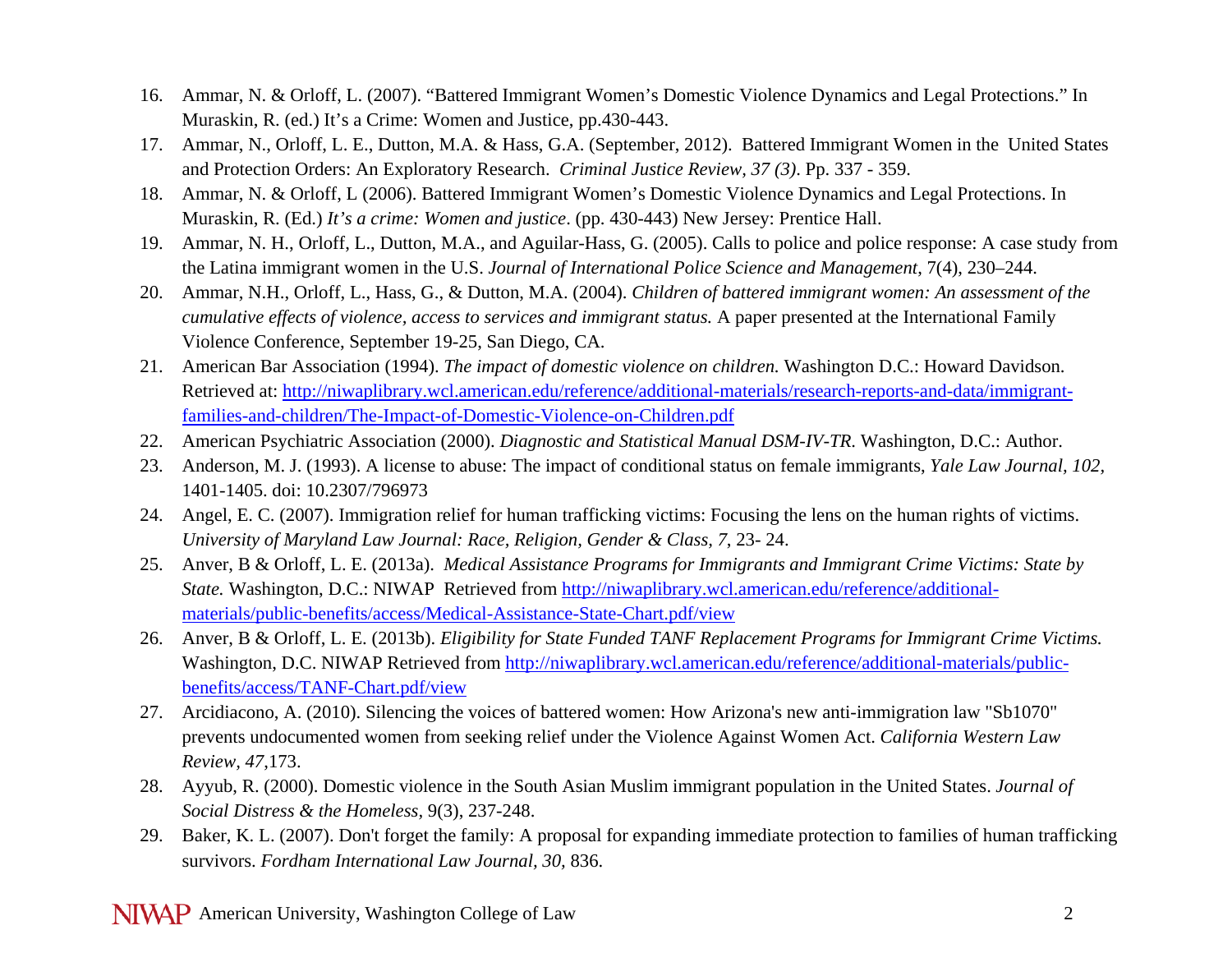- 30. Balram, I. (2006). *The Evolving, Yet Still Inadequate, Legal Protections Afforded Battered Immigrant Women*, *University of Maryland Law Journal of Race, Religion, Gender and Class,* 5,387, 387.
- 31. Barnett, O. W. (2001). Why battered women do not leave. Part 2: External inhibiting factors-social support and internal inhibiting factors. *Trauma Violence & Abuse,* 2(1), 3-35. doi: 10.1177/1524838001002001001
- 32. Bauer, H.M., Rodriguez, M.A., Quiroga & Flores-Ortiz (2000). Barriers to health care for abused Latina and Asian immigrant women. *Journal of Health Care for the Poor and Underserved, 11* (1), 33-44.
- 33. Beck, Janet B. (2012). Human Trafficking and the T Visa Process, 75 Tex. B.J. 770.
- 34. Behling, O and Law, K. S. (2000). *Translating questionnaires and other research instruments: Problems and solutions.* London: Sage Publications.
- 35. Berry, J. W., & Sam, D. (1997). Acculturation and adaptation. In J. W. Berry, M. H. Segall & C. Kagitçibasi, (Eds). *Handbook of cross-cultural psychology: Social behavior and applications.* 2nd ed. vol. 3. (pp. 291-326). Boston: Allyn and Bacon. doi: 10.1111/j.1464-0597.1997.tb01087.x
- 36. Bistricer, E. (2012). "U" stands for underutilization: The U Visa's vulnerability for underuse in the sex trafficking context. *Cardozo Journal of Law and Gender, 18,* 449.
- 37. Black M.C, Breiding MJ. (2008).Adverse health conditions and health risk behaviors associated with intimate partner violence, United States, 2005. *Morbidity and Mortality Weekly, 57* (5).
- 38. Blanchard, E. B., Jones-Alexander, J., Buckley, T. C., & Forneris, C. A. (1996). Psychometric properties of the PTSD Checklist. *Behaviour Research and Therapy,* 34, 669-673.doi: 10.1016/ 0005-7967(96)00033-2
- 39. Bloch, A. (2004). Survey research with refugees: A methodological perspective. *Policy Studies*, 25(2), 139-151. doi: 10.1080/0144287042000262215
- 40. Block CR. (2003). How can practitioners help an abused woman lower her risk of death? *NIJ Journal*, 250:4-7.
- 41. Block, Benjamin. (2000). Note: The strange career of VAWA: Chief Justice Rehnquist and the shift from "political" to "constitutional" federalism 1990-2000. *Journal of Law & Policy, 16,* 499.
- 42. Borkowski, M. W. (2009). Battered, broken, bruised, or abandoned: Domestic strife presents foreign nationals access to immigration relief. *University of Arkansas Little Rock Law Review, 31,* 567.
- 43. Brennan, Denise. (2010). <u>Key Issues in the Resettlement of Formerly Trafficked Persons in the United States</u>, 158 U. Pa. L. Rev. 1581.
- 44. Brenner, H. (2013). Transcending the criminal law's "one size fits all" response to domestic violence, *William & Mary Journal Women & Law, 19,* 301.
- 45. Buel. S. (2003). Effective assistance of counsel for battered women defendants: A normative construct. Harvard Women's Law Journal;26:217-350.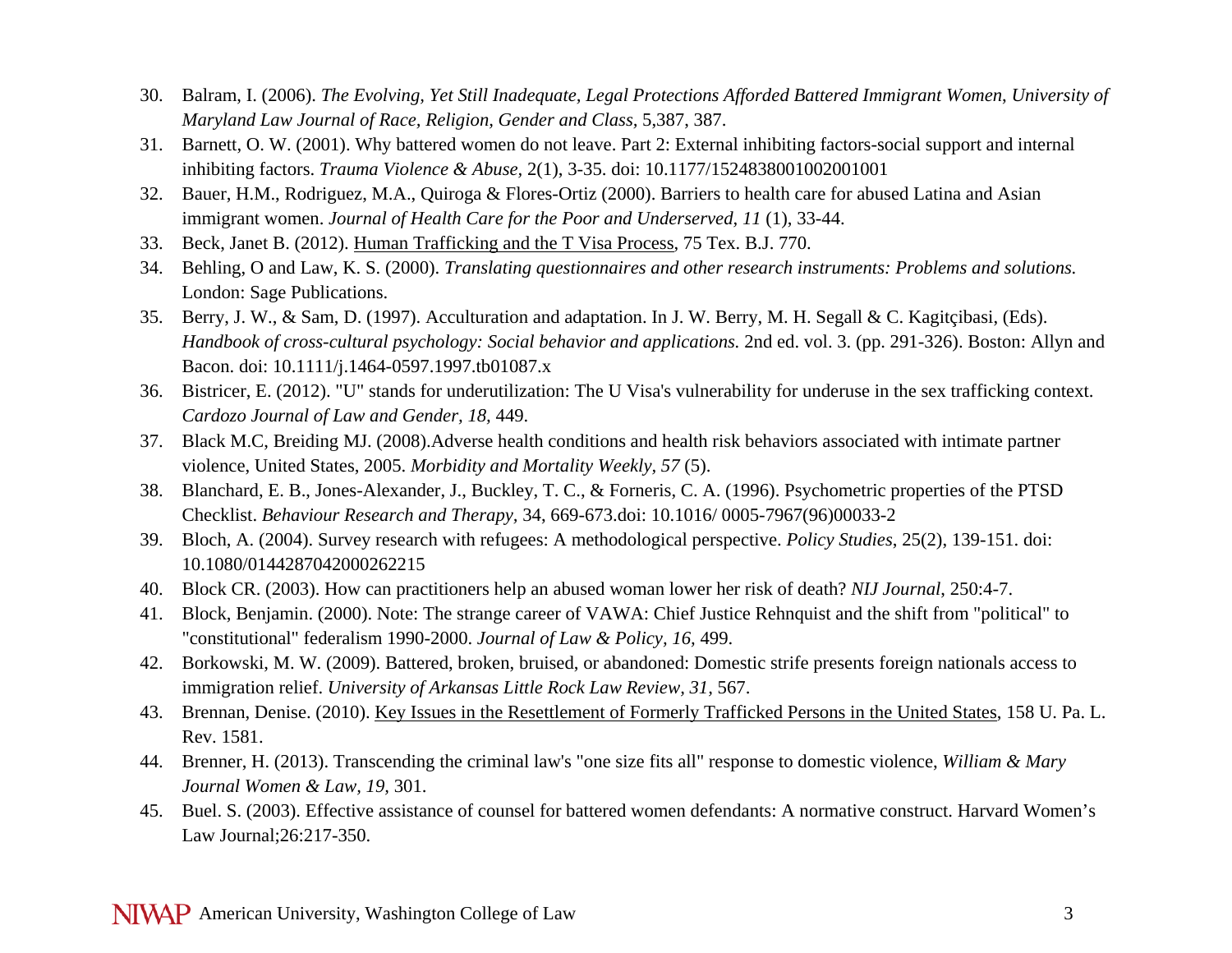- 46. Bui, H. & Morash. M. (1999). Immigration, masculinity, and intimate partner violence from the standpoint of domestic violence service providers and Vietnamese-origin women. Feminist Criminology, 3 (3), 191-215.
- 47. Bumiller, K. (2006). Freedom from violence as a human right: Toward a feminist politics of nonviolence. *Thomas Jefferson Law Review, 28,* 327.
- 48. Calvo, J. (2004). A decade of spouse-based immigration laws: Coverture's diminishment, but not its demise. *Northern Illinois University Law Review, 24,* 153.
- 49. Campbell J.C, Webster D, Koziol-McLain J, Block CR, Campbell D, Curry MA, Gary F, McFarlane J, Sachs C, Sharps P, Ulrich Y, Wilt SA. (2003). Assessing risk factors for intimate partner homicide. NIJ Journal, 250:14-9.
- 50. Candes, M. R. (2001). The victims of trafficking and Violence Protection Act of 2000: Will it become the thirteenth amendment of the twenty-first century? *University of Miami Inter-American Law Review, 32,* 571- 575.
- 51. Carlberg, C. (2009). Cooperative Noncooperation: A Proposal for an Effective Uniform Noncooperation Immigration Policy for Local Governments, 77, George Washington Law Review, 740, 748.
- 52. Carlson, M. J., Harris, S. D., & Holden, G. W. (1999). Protective orders and domestic violence: Risk factors for re-abuse. *Journal of Family Violence,* 14(2), 205-226.
- 53. Cattell, R.B. (1966). The meaning and strategic use of factor analysis. In: *Handbook of Multivariate Experimental Psychology*. Chicago: Rand McNally.
- 54. Chaudhuri, M. & Daly, K. (1992). Do restraining orders help?: Battered women's experience with male violence and legal process. In E. Buzawa & C. Buzawa (Eds.), *Domestic violence: The changing criminal justice response* (pp. 277-252). Westport, CT: Auburn House.
- 55. Clark, M. (2006). Domestic violence in the Haitian culture and the American legal response: Fanm Ayisyen Ki Gen Kouraj. *University of Miami Inter-American Law Review, 37,* 297.
- 56. Clark, M. B. (2007). Falling through the cracks: The impact of VAWA 2005's unfinished business on immigrant victims of domestic violence. *University of Maryland Law Journal on Race, Religion, Gender and Class, 7,* 37.
- 57. Coalition for Immigrant and Refugee Rights and Service (CIRRS) (1990). *A needs assessment of undocumented women*. San Francisco: Coalition for Immigrant and Refugee Rights and Service (CIRRS).
- 58. Cohen, J. (1988). *Statistical Power Analysis for the Behavioral Sciences*. 2nd ed. Hillsdale, NJ: L. Erlbaum Associates Print.
- 59. Cohen, J (1992). "A power primer". *Psychological Bulletin,* 112 (1): 155–159. doi:10.1037/0033-2909.112.1.155. PMID 19565683
- 60. Cohen, S., Mermelstein, R., Kamarack, T., & Hoberman, H. M. (1985). Measuring the functional components of social support. In I. G. Sarason & B. R. Sarason (Eds.). *Social support: Theory, research and applications* (pp. 73-94). Hague: Martinus Nijhoff.
- 61. Coles-Davila, T. (2003). Violence Against Women Act: Protections for Victims of Abuse. *Texas Bar Journal, 66,* 890- 893.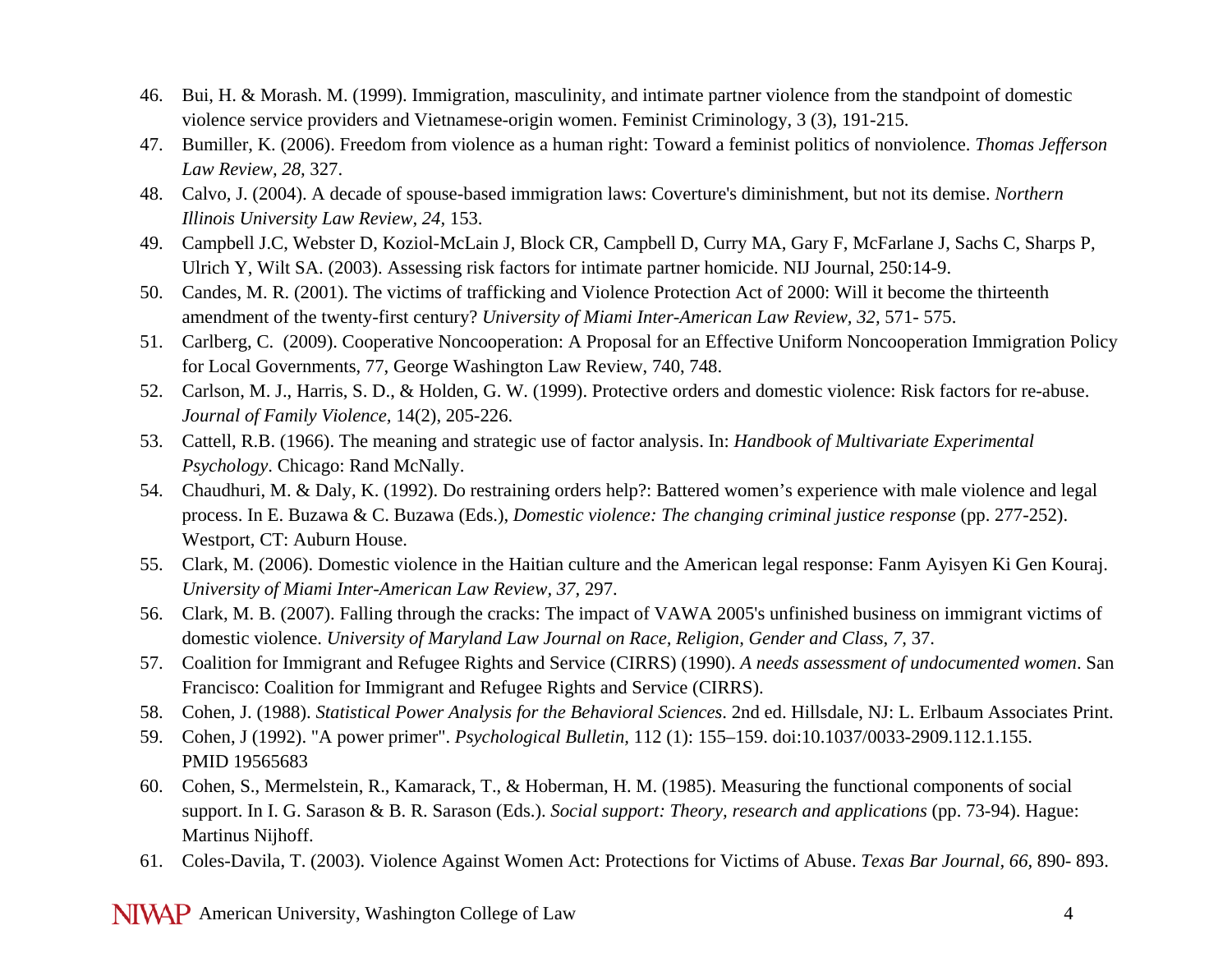- 62. Comrey, A. L., & Lee, H. B. (1992). *A first course in factor analysis.* Hillsdale, NJ: Erlbaum.
- 63. Conyers, John Jr., *United States House of Representatives,* The 2005 Reauthorization of the Violence Against Women Act Why Congress Acted to Expand Protections to Immigrant Victims, *Violence Against Women* Volume 13 Number 5, p. 457- 468
- 64. Coonan, Terry. (2006). <u>The Trafficking Victims Protection Act: A Work in Progress</u>, 1 Intercultural Hum. Rts. L. Rev. 99.
- 65. Creswell, J. W. (2003). *Educational Research: Planning, conducting, and evaluating quantitative and qualitative research*, *2*.
- 66. Crile, Susan. (2012). <u>A Minor Conflict: Why the Objectives of Federal Sex Trafficking Legislation Preempt the Enforcement</u> of State Prostitution Laws Against Minors, 61 Am. U. L. Rev. 1783.
- 67. Dasgupta. S. D. (2000).Charting the course: An overview of domestic violence in the South Asian community in the United States. *Journal of Social Distress and the Homeless, 9* (3), 173-185.
- 68. Dasgupta, S. & Warrier, S. (1996). In the footsteps of "Arundhati": Asian Indian women's experience of domestic violence in the US. *Violence Against Women, 2(3)*, 238-259.
- 69. Davis, M.F. & Kraham, S.J. (1995). Protecting Women's Welfare in the Face of Violence. *Fordham Urban Law Journal* 22: 1141-1157
- 70. Davies, J. M., Lyon, E., & Monti-Catania, D. (1998). *Safety planning with battered women: Complex lives/difficult choices*. Thousand Oaks, CA: Sage Publications.
- 71. Davis, K. A. (2004). Unlocking the door by giving her the key: A comment on the adequacy of the U-Visa as a remedy. *Alabama Law Review, 56,* 557.
- 72. Davis, M.F. (1999). The economics of abuse: how violence perpetuates women's
- 73. De-Jong, C. & Burgess-Proctor, A. (2006). A summary of personal protection order statutes in the United States. *Violence Against Women*, 12 (1), 68-88. doi: 10.1177/ 1077801205277720
- 74. Delistamati, E, Samakouri, M.A., Davis, E.A.,Vorvolakos, T., Xenitidis, K. & Livaditis. M. (2006). Interpersonal Support Evaluation List (ISEL); College Version: Validation and Application in a Greek Sample. International Journal of Social Psychiatry, 52 (6), 552-560.
- 75. Department of Homeland Security, Federal Register. (2007). *New classification for victims of criminal activity; eligibility for "U" nonimmigrant status; interim rule* (179). Retrieved from Department of Homeland Security website: http://niwaplibrary.wcl.american.edu/immigration/u-visa/regulations/UVISA\_interim-regs-Fed-Reg.pdf/view
- 76. Department of Homeland Security, New Classification for Victims of Criminal Activity; Eligibility for ''U'' Nonimmigrant Status; Interim Rule, 72 Fed. Reg. 53014 September 17, 2007
- 77. Department of Homeland Security. (2012). U.S. Citizenship and Immigration Services Approvals and Denials for All Forms Types, Fiscal Years 2003 - 2011.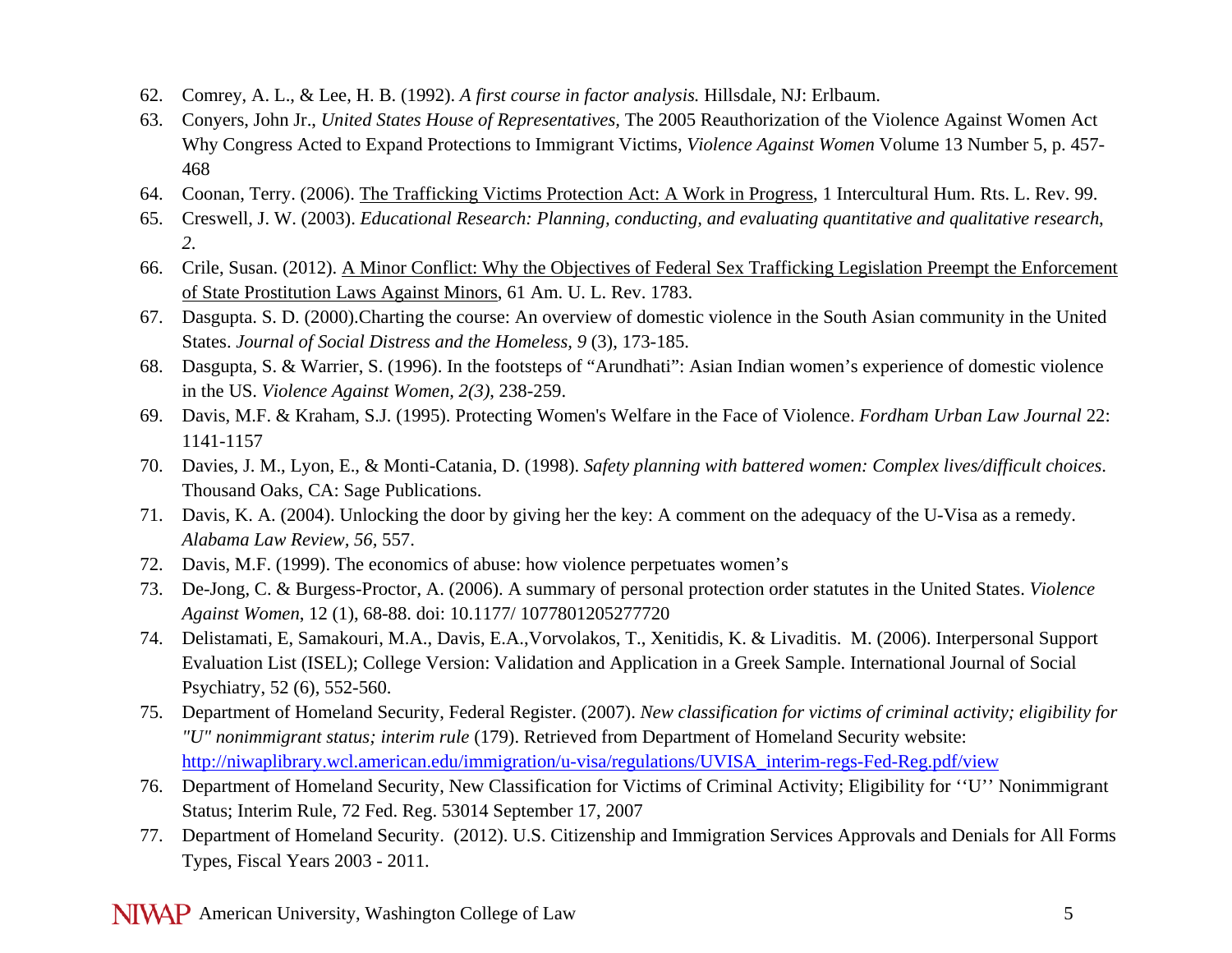- 78. Dobash R. E., & Dobash R. (1979). Violence Against Wives. New York: Free Press, 1979.
- 79. Douglas, P. (1999). The Violence Against Women Act and contemporary commerce power: Principled regulation and the concerns of federalism. *Utah Law Review,* 703.
- 80. Dutton, M. A. (1996). Battered women's strategic response to violence: The role of context. In *Future interventions with battered women and their families.* (pp. 105-124). Thousand Oaks, CA: Sage Publications.
- 81. Dutton, M. A. (2001). *Mapping the complexities of battered women's experience.* Paper presented at the 17th Annual Meeting of the International Society for Traumatic Stress Studies, New Orleans, LA.
- 82. Dutton, M. A. (1998). *Battered women in the court: The role of psychological, physical, and sexual abuse*. Paper presented at the 75th Annual Meeting of the Orthopsychiatric Association, Washington, DC.
- 83. Dutton, M.A., Ammar, N., Orloff, L. & Terrell, D. (2006), "Use and Outcomes of Protection Orders by Battered Immigrant Women: Revised Final Technical Report. (2003-WG-BX-1004). Washington, DC: National Institute of Justice,
- 84. Dutton M.A, Amar N, Orloff L, Terrell D. (2003). Use and Outcomes of Protection Orders by Battered Immigrant Women (2003-WG-BX-1004). National Institute of Justice.
- 85. Dutton, M.A. & Goodman, L.A. (2005). Coercive control in intimate partner violence: New conceptualization.*SexRoles,52*(11/12),743-756
- 86. Dutton, M. A., Goodman, L. A., & Bennett, L. (1999). Court-involved battered women's responses to violence: The role of psychological, physical, and sexual abuse. *Violence & Victims,* 14(1), 89-104.
- 87. Dutton MA, Goodman LB, & Schmidt J. (2005) Development and Validation of a Coercive Control Measure in Intimate Partner Violence (2001-WT-BX-0503). National Institute of Justice.
- 88. Dutton, M. A., Hohnecker, L. C., Halle, P. M., Burghardt, K. J., & et al. (1994). Traumatic responses among battered women who kill. *Journal of Traumatic Stress,* 7(4), 549-564. doi: 10.1002/jts.2490070404
- 89. Dutton, M. A. & Kaltman, S. (2005). Patterns of intimate partner violence: Correlates and outcomes. Violence and Victims, 20(5), 483-497.
- 90. Dutton, M. A., Orloff, L. E., & Hass, G. A. (2000). Characteristics of help-seeking behaviors, resources and service needs of battered immigrant Latinas: Legal and policy implications. *Georgetown Journal of Poverty Law & Policy,* 7(2), 245-305.
- 91. Erez, E. & Ammar, N. (2003). *Violence against immigrant women and systemic responses: An exploratory study.*  Washington, DC: US Department of Justice.
- 92. Erez, E. & Hartley, C. (2003). Battered Immigrant Women and the Legal System: A Therapeutic Jurisprudence Perspective. *Western Criminology Review,* 4(2) 155 – 169.
- 93. Espinoza, C. M. (1999). No relief for the weary: VAWA relief denied for battered immigrants lost in the intersections. *Marquette Law Review, 83,* 163.
- 94. Ewing W. (2005). *Economic report of the President*. Washington, DC: U.S. Government Printing Office.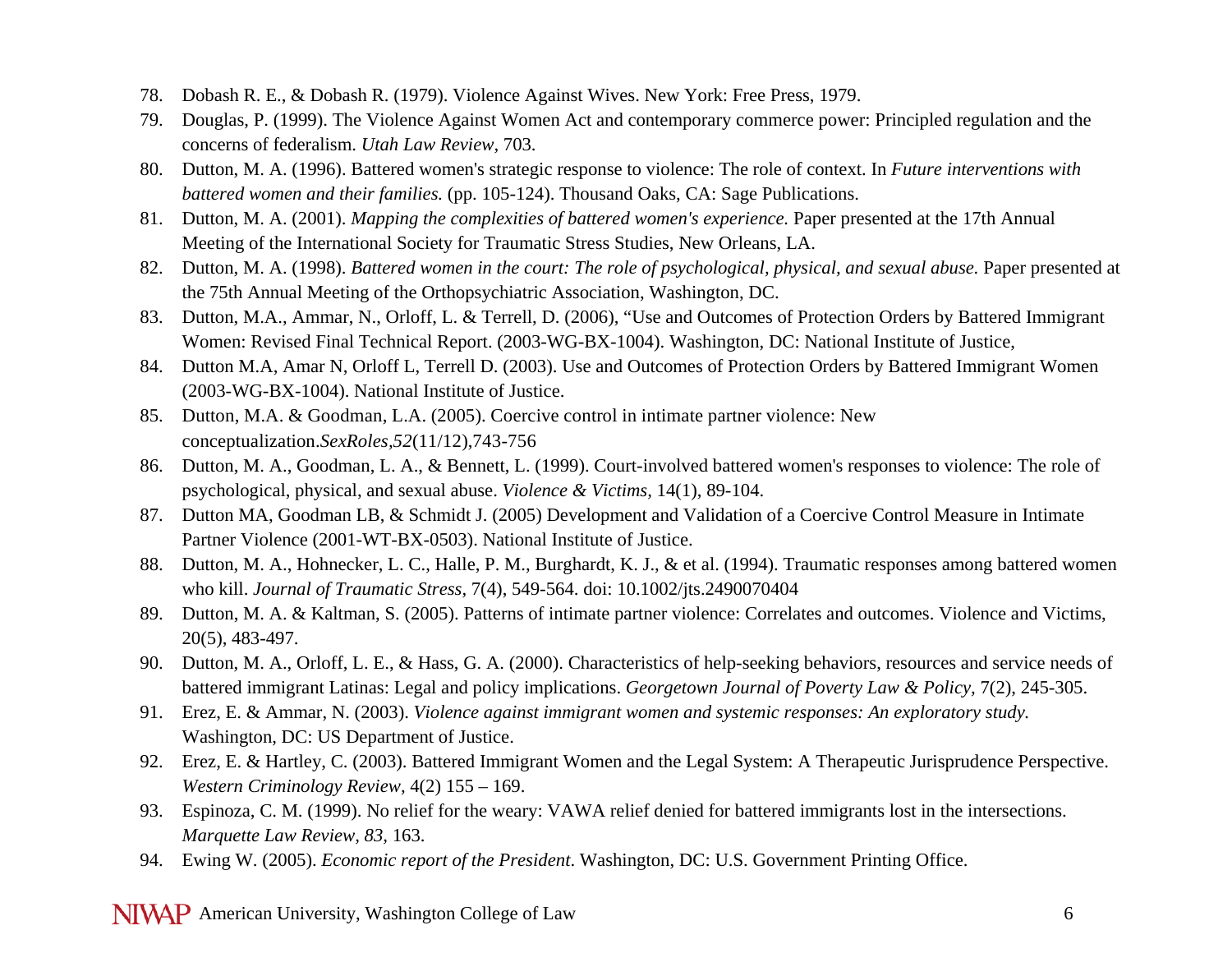- 95. Farb, J. (2007). The U Visa unveiled: Immigrant crime victims freed from limbo. *Human Rights Brief*, 26.
- 96. Fine, D. M. (1998). The Violence Against Women Act of 1994: The proper federal role in policing domestic violence. *Cornell Law Review, 84,* 252.
- 97. Finn, P. (1991). Civil Protection orders: A flawed opportunity for intervention. In M. Steinman (Ed.), *Woman battering: Policy responses*. Cincinnati, OH: Anderson.
- 98. Fix, M., Passel, J. S. & Sucher, K. (2003). Trends in naturalization. Brief No.3 in Series. *Immigrant Families and Workers: Facts and Perspectives.* The Urban Institute. Retrieved January 20, 2005 from http://Urban.org/url.cfm?ID=31084705.
- 99. Fix, M. E. & Passel, J. S. (2001). U.S. immigration at the beginning of the 21st century. *Testimony before the Subcommittee on Immigration and Claims Hearing on the U.S. Population and Immigration Committee on the Judiciary U.S. House of Representatives.* Retrieved September 20, 2003 from http://www.urban.org/url.cfm?ID=900417.
- 100. Franco, F. E. (1996). Unconditional safety for conditional immigrant women. *Berkeley Women's Law Journal, 11,* 99.
- 101. Fraser, I. M., McNutt, L.-A., Clark, C., Williams-Muhammed, D., & Lee, R. (2002). Social support choices for help with abusive relationships: Perceptions of African American women. *Journal of Family Violence,* 17(4), 363-375.
- 102. Garcia, J. (2012). Invisible behind a bandana: U-Visa solution for sexual harassment of female farmworkers. *University of San Francisco Law Review, 46,* 855.
- 103. Garden, O., DeParle , N. A. M., Watkins, S. R., & Perez, T. (2003). *Policy guidance regarding inquiries into citizenship, immigration status and social security numbers in state applications for Medicaid, state children's health insurance program (SCHIP), temporary assistance for needy families (FANF), and food stamp benefits*. Retrieved from website: http://www.hhs.gov/ocr/civilrights/ resources/specialtopics/origin/policyguidanceregarding inquiriesintocitizenshipimmigrationstatus.html.
- 104. Garlow et al. (2000). *Domestic Violence & Immigration: Applying the Immigration Provisions of the Violence Against Women Act: A Training Manual for Attorneys & Advocates*.
- 105. Gist, J., McFarlane, J., Malecha, A., Willson, P., Watson, K., Fredland, N., …& Smith, S. (2001). Protection orders and assault charges: Do justice interventions reduce violence against women. *American Journal of Family Law*, 15(1), 59-71.
- 106. Goldfarb, S. F. (2003). Applying the discrimination model to violence against women: Some reflections on theory and practice. *American University Journal of Gender, Social Policy & Law, 11,* 251- 252.
- 107. Goldfarb, S. F. (2000). Violence against women and the persistence of privacy. *Ohio State Law Journal,* 611.
- 108. Goldfarb, S. F. (2000). No civilized system of justice: The fate of the Violence Against Women Act. *West Virginia Law Review, 102,*499.
- 109. Goldman, M. (1999). The Violence Against Women Act: Meeting its goal in protecting battered immigrant women? *Family & Conciliation Courts Review, 37,* 375. doi: 10.1111/j.174-1617.1999.tb01311.x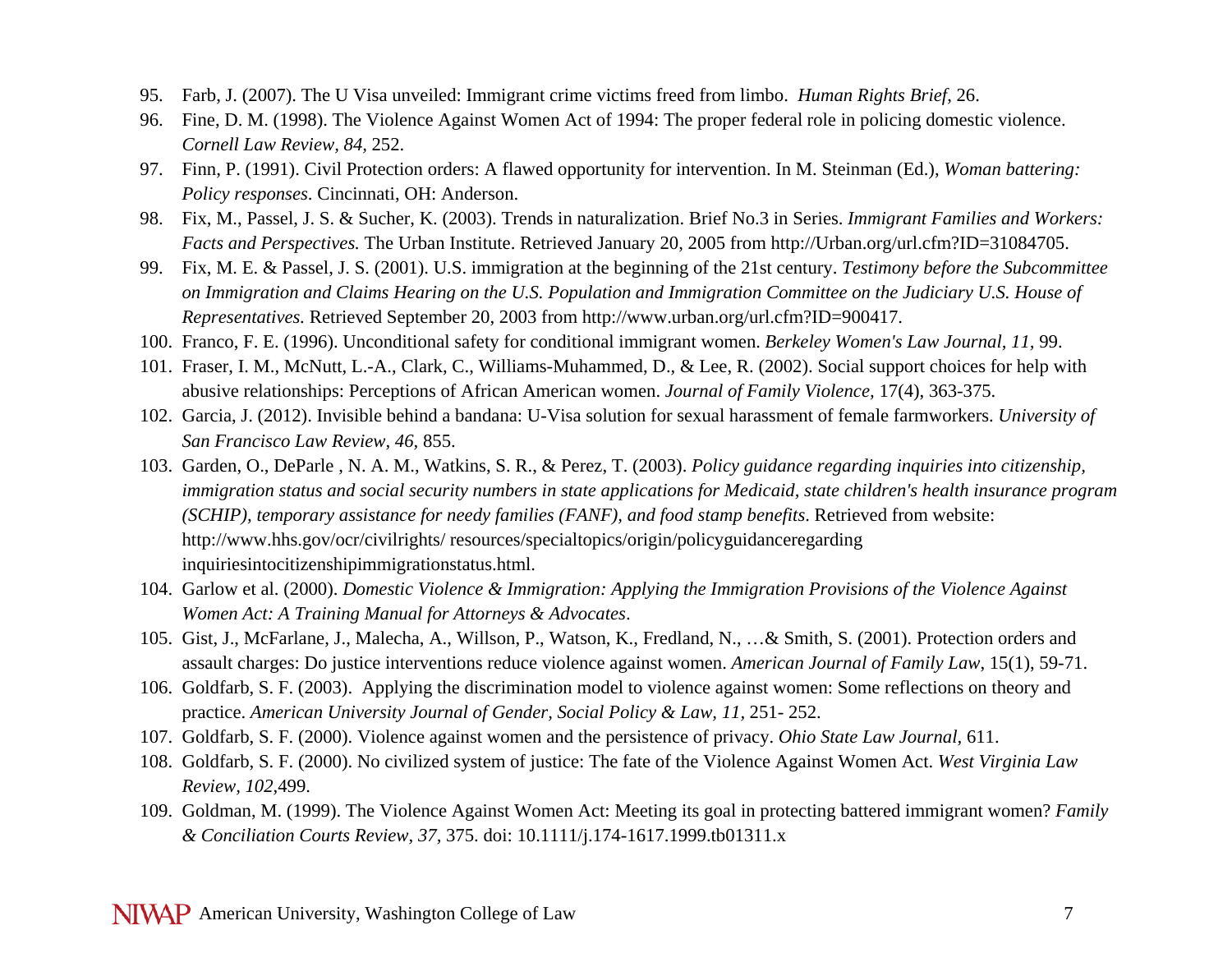- 110. Gondolf, E., McWilliams, J., Hart, B., & Stuehling, J. (1994). Court response to petitions for civil protection orders. *Journal of Interpersonal Violence*, 9(4), 503-517. doi: 10.1177/ 088626094009004005
- 111. Goldscheid, J. (2000). The Second Circuit addresses gender-based violence: A review of Violence Against Women Act cases. *Brooklyn Law School, 66,* 457.
- 112. Goldscheid, J. (2005). The civil rights remedy of the 1994 Violence Against Women Act: Struck down but not ruled out, *Family Law Quarterly, 39,* 157-160.
- 113. Goodman, L., Bennett, L., & Dutton, M. A. (1999). Obstacles to victims' cooperation with the criminal prosecution of their abusers: The role of social support. *Violence & Victims,* 14(4), 427-444.
- 114. Goodman, L. A., Dutton, M. A., Weinfurt, K., & Cook, S. (2003). The intimate partner violence strategies index: Development and application. *Violence & Victims,* 9(2), 163-186. doi: 10.1177/1077801202239004
- 115. Gottlieb, A. (2004). The Violence Against Women Act: Remedies for immigrant victims of domestic violence. *New Jersey Lawyer, 18,* 227.
- 116. Graham, L. C. (2008). Relief for battered immigrants under the Violence Against Women Act. *Delaware Law Review, 10,* 263, 264.
- 117. Grau, J., Fagan, J., & Wexler, S., (1985). Restraining orders for battered women: Issues of access and efficacy. In C. Schweber, & C. Feinman (Eds.), *Criminal Justice Politics and Women: The aftermath of legally mandated change* (pp.13-28). New York, NY: Haworth Press, Inc. doi: 10.1080/1554477X.1984.9970397.
- 118. Greico, E. (2003). Characteristics of the foreign born in the United States: Results from the U.S. Census, 2000. *Migration Information Source*. Retrieved February 27, 2005 from http://www.migrationinformation.org/Feature/display.cfm?ID=71.
- 119. Greico, E. (2002). Immigrant women. *Migration Information Source*. Retrieved February 27, 2005 from http://www.migrationinformation.org/Feature/display.cfm?ID=2.
- 120. Grodner, E. & Sweifach, J. (2004). Domestic violence in the Orthodox Jewish home: A value-sensitive approach to recovery. *Affilia, 19* (3), 305-316.
- 121. Grosh, O. (2011). Foreign wives, domestic violence: U.S. law stigmatizes and fails to protect "Mail-Order Brides." *Hastings Women's Law Journal, 22,* 81.
- 122. Hand, J. P. & Koelsch, D.C. (2010). Shared experiences, divergent outcomes: American Indian and immigrant victims of domestic violence. *Wisconsin Journal of Law, Gender & Society, 25,* 185.
- 123. Hanson, A. (2010). The U-Visa: Immigration Law's Best Kept Secret. *Arkansas Law Review, 63,* 177- 178
- 124. Harkness, J. (2003). Questionnaire translation. In J. Harkness, F. J. R. Van De Vijuver and P. Mohler. *Cross-cultural survey methods.* (pp. 35-56). New Jersey: John Wiley. doi: 10.1002/0471654728.ch22.
- 125. Harrell, A., & Smith, B. E. (1996). Effects of restraining orders on domestic violence victims. In *Do arrests and restraining orders work?* (pp. 214-242). Thousand Oaks, CA: Sage Publications.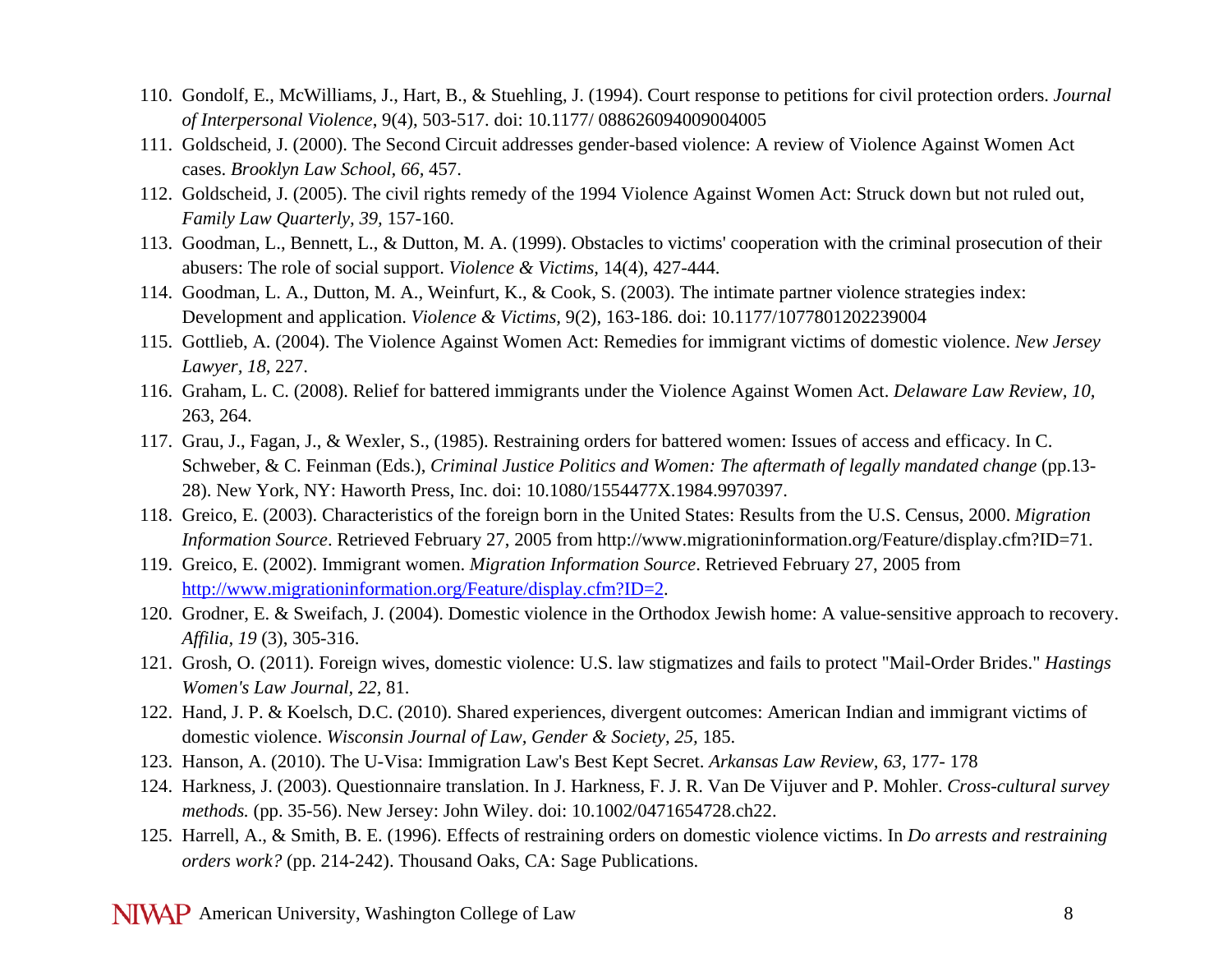- 126. Hart, B. (1992). *State codes on domestic violence: Analysis, commentary and recommendations.* Reno, NV: National Council of Juvenile and Family Court Judges.
- 127. Hass, G. A., Ammar, N., Orloff, L. (2006). Battered immigrants and U.S. Citizen spouses. Washington, DC: *Legal Momentum, Immigrant Women Program*. Retrieved from http://niwaplibrary.wcl.american.edu/reference/additionalmaterials/research-reports-and-data/research-US-VAIW/copy\_of\_BB\_RSRCH\_ImmVictims\_Battered\_Imm.pdf/view
- 128. Hass, G. A., Dutton, M. A., & Orloff, L. E. (2000). Lifetime prevalence of violence against Latina immigrants: Legal and policy implications. *International Review of Victimology,* 7(1-3), 93-113. doi: 10.1177/026975800000700306
- 129. Hass, G., Monahan, K., Yang, E., & Orloff, L. E. (2012). *U-Visa Legal Advocacy: Overview of Effective Policies and Practices.* Washington, D.C.: NIWAP, Retrieved from http://niwaplibrary.wcl.american.edu/reference/additionalmaterials/immigration/u-visa/research-reports-and-data/Practice-and-Policy-Brief.doc/view.
- 130. Haugen, A. F. (2012). When it rains, it pours: The Violence Against Women Act's failure to provide shelter from the storm of domestic violence, *Scholar, 14,* 1035.
- 131. Haynes, Dina Francesca. (2007). <u>(Not) Found Chained to A Bed in A Brothel: Conceptual, Legal, and Procedural Failures to</u> Fulfill the Promise of the Trafficking Victims Protection Act, 21 Geo. Immigr. L.J. 337.
- 132. Heydari, F. (2010). Making strange bedfellows: Enlisting the cooperation of undocumented employees in the enforcement of employer sanctions. *Columbia Law Review, 110,* 1526.
- 133. Hipolito, J. (2010). Illegal aliens or deserving victims?: The ambivalent implementation of the U Visa program. *Asian American Law Journal, 17,* 153.
- 134. Holt, V., Kernic, M., Wolf, M. & Rivara, F. (2003). Do protection orders affect the likelihood of future partner violence and injury? *American Journal of Preventive Medicine*, 24(1) 1621. doi: 10.1016/S0749-3797(02)00576-7
- 135. Horowitz, A.B. (2012). Giving battered immigrant fiances a way out of abusive relationships: Proposed amendments to the Immigration and Nationality Act. *Brooklyn Law Review, 78,* 123.
- 136. House, J. S. (2006). Remedying the injustices of human trafficking through tort law. *Harvard Law Review, 119,* 2574- 2575.
- 137. House, J. S., &. Kahn, R. L. (1985). Measures and concepts of social support. In S. Cohen and S.L. Syme (Eds.), *Social Support and Health*. (pp 83-108).New York, NY: Academic Press.
- 138. H.R. 4970--112th Congress: Violence Against Women Reauthorization Act of 2012. (2012). In www.GovTrack.us. Retrieved April 16, 2013, from http://www.govtrack.us/ congress/bills/112/hr4970.
- 139. Hurwitz, E. J. H., Gupta, J., Liu, R., & Silverman, J. G. (2006). Intimate partner violence associated with poor health outcomes in US South Asian women. *Journal of Immigrant and Minority Health*, *8*(3), 251-261.
- 140. Immigration and Naturalization Act (INA), section 101(a)(15)(U).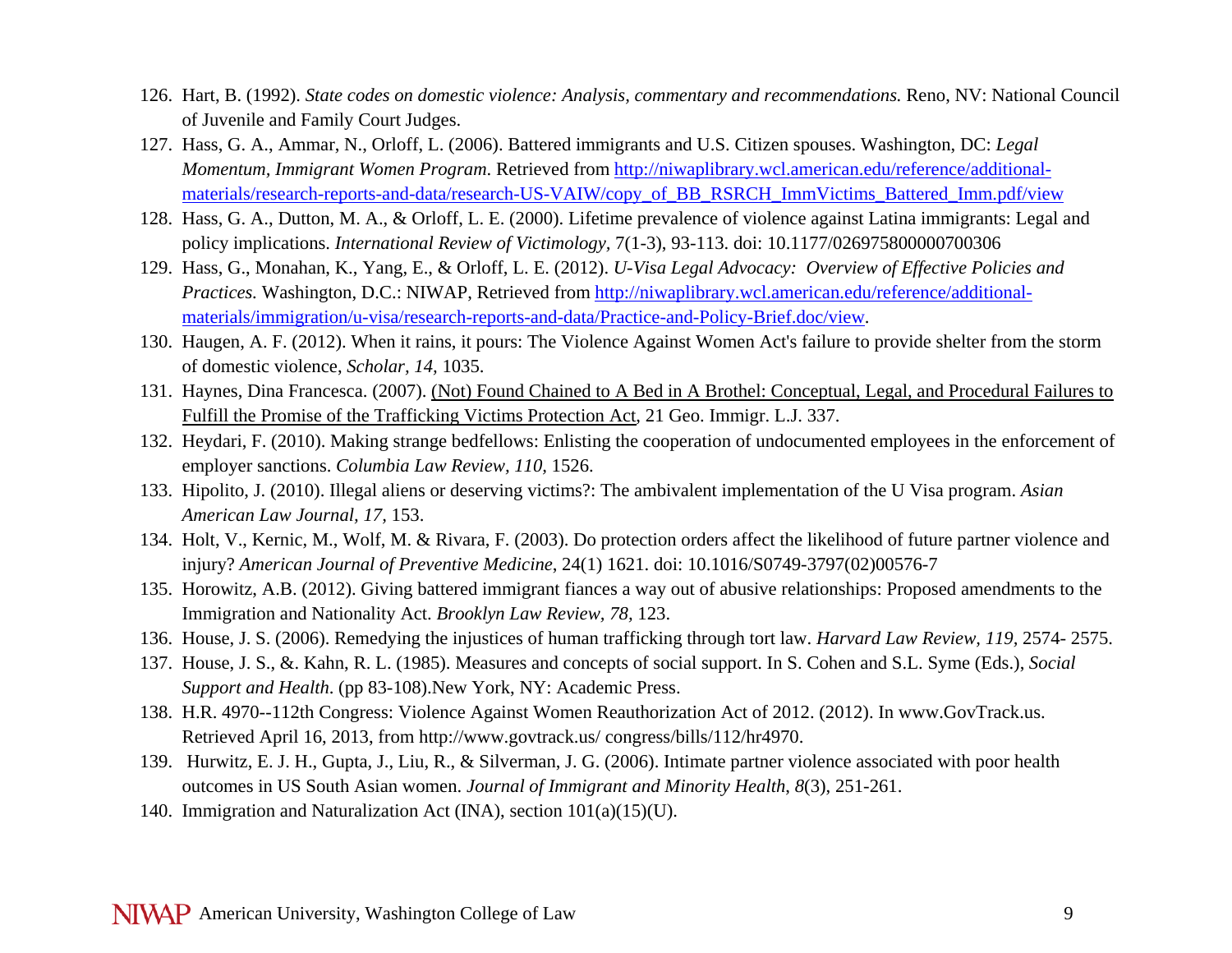- 141. Immigration and Naturalization Service, Petition to Classify Alien as Immediate Relative of a United States Citizen or a s a Preference Immigrant; Self-Petitioning for Certain Battered or Abused Spouses and Children, 61 Fed. Reg. 13061 (March 26, 1996)
- 142. Ingram, M., McClelland, J.D, Martin, J., Caballero, M.F., Mayorga, M.T. and Gillespie, K. (2010) "Experiences of Immigrant Women Who Self-Petition Under the Violence Against Women Act" *Violence Against Women, 16,* 858-880.
- 143. Jarusinsky, R L. (2000). Gender difference in perceiving violence and its implication for the VAWA's civil rights remedy. *Fordham Urban Law Journal, 27,* 965.
- 144. Jensen, T. L. (2009). U Visa "Certification": Overcoming the local hurdle in response to a federal statute. *Idaho Law Review, 45,* 691.
- 145. Jiwani, Y. (2005). Walking a tightrope: The many faces of violence in the lives of racialized immigrant girls and young women*. Violence Against Women*, 11(7), 846-875. doi: 10.1177/1077801205276273
- 146. Johnson, Andrea L. (2012). <u>A Perfect Storm: The U.S. Anti-Trafficking Regime's Failure to Stop the Sex Trafficking of</u> American Indian Women and Girls, 43 Colum. Hum. Rts. L. Rev. 617.
- 147. Jontz, L. (2006). Eighth circuit to battered Kenyan: Take a safari--Battered immigrants face new barrier when reporting domestic violence. *Drake Law Review, 55,* 195
- 148. Kaci, J. (1994). Aftermath of seeking domestic violence protective orders: The victim's perspective. *Journal of Criminal Justice*, 18, 147-159. doi: 10.1177/104398629401000305
- 149. Kasturirangan, A., Krishnan, S. & Riger, S. (2004). The Impact of Culture and Minority Status on Women's Experience of Domestic Violence. *Trauma, Violence, & Abuse, 5*(4), 318-332.
- 150. Kaukinen, C. (2004). The Help-Seeking Strategies of Female Violent-Crime Victims: The Direct and Conditional Effects of Race and the Victim-Offender Relationship. *Journal of Interpersonal Violence, 19* (9), 967-990.
- 151. Keilitz, S., Hannaford, P. & Efkeman, H. (1997). Civil protection orders: The benefits and limitations for victims of domestic violence. Williamsburg, VA: National Center for State Courts Research Report.
- 152. Kelly, U. A. (2009). "I'm a mother first": The influence of mothering in the decision‐making processes of battered immigrant Latino women. *Research in nursing & health*, *32*(3), 286-297.
- 153. Kelly, L. (1998). Stories from the front: Seeking refuge for battered immigrants in the Violence Against Women Act. *Northwestern University Law Review, 92,* 665- 667.
- 154. Kelly, L. (1997). Domestic violence survivors: Surviving the beatings of 1996. *Georgetown Immigration Law Journal, 11,* 303.
- 155. Killmer, D. W. & Mari Newman, (1999). VAWA: A civil rights tool for victims of gender-motivated violence. *The Colorado Lawyer*.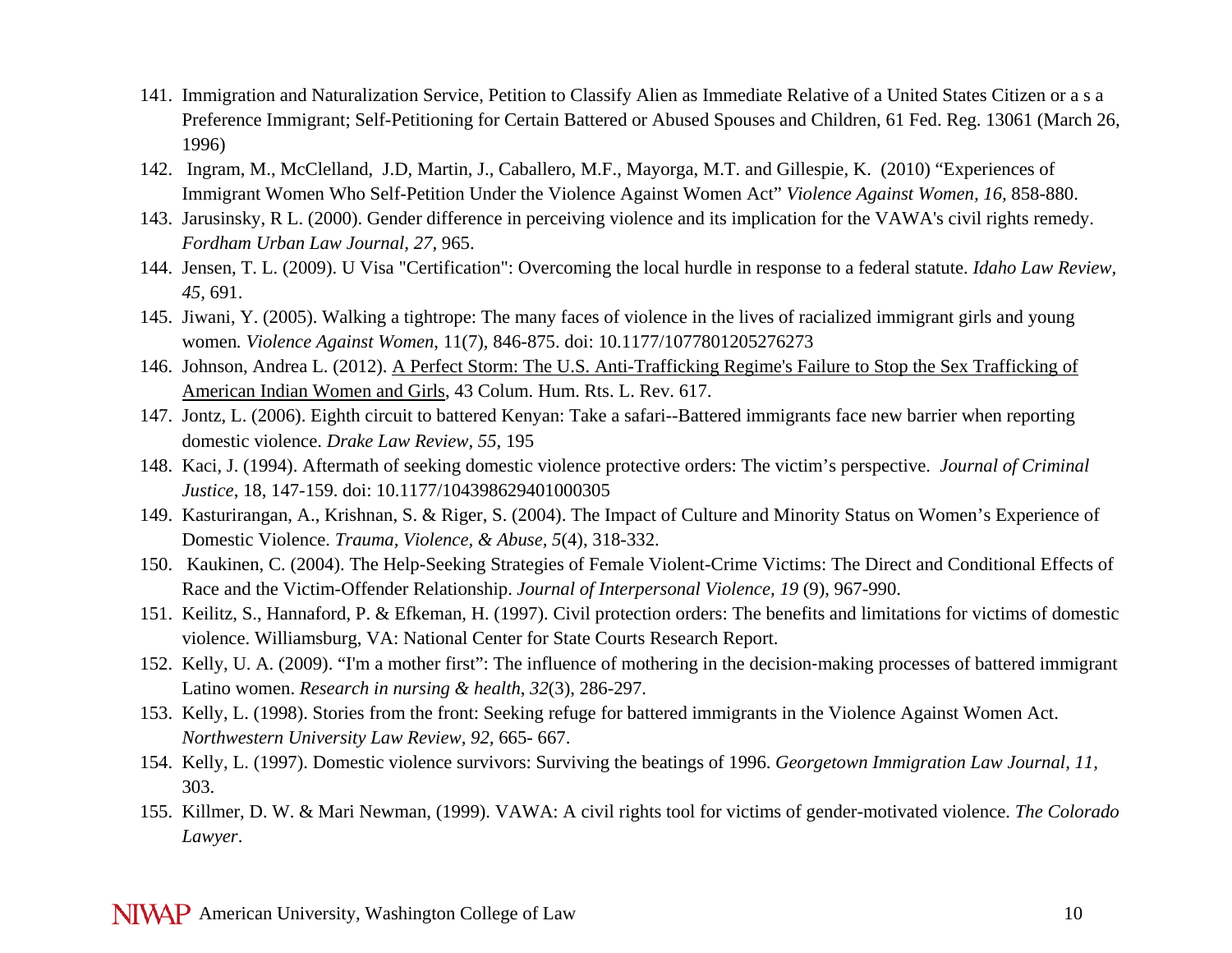- 156. Kim, K. (2009). The trafficked worker as private Attorney General: A model for enforcing the civil rights of undocumented workers. *University of Chicago Legal Forum, 1,* 247.
- 157. Klein, C., & Orloff, L. E. (1993). Providing legal protection for battered women: An analysis of state statutes and case law. *Hofstra Law Review: Symposium Issue on Domestic Violence,* 21(801).
- 158. Klein, C. F. et. al., (2005). Border crossings: Understanding the civil, criminal, and immigration implications for battered women fleeing across state lines with their children. *Family Law Quarterly, 39,* 109.
- 159. Klinke T. L. & Amin, A. (2012). U Non-Immigrant status: Encouraging cooperation between immigrant communities and law enforcement agencies. *John Marshall Law Journal, 5,* 433.
- 160. Kocalevent, R.D., Hinz, A. & Brahler. E. (2013). Standarization of a screening instrument (PHQ-15) for somatization syndromes in the general population. BMC Psychiatry, 13:91.
- 161. Kroenke, K, Spitzer, R.L, Williams, J.B. (2002).The PHQ-15: validity of a new measure for evaluating the severity of somatic symptoms. Psychosom Med;64 (2):258-66.
- 162. Kropf, S. E. (1999). The failure of United States v. Lopez: Analyzing the Violence Against Women Act. *Southern California Review of Law and Women's Studies, 8,* 373.
- 163. Kwong, D. (2002). Removing barriers for battered immigrant women: A Comparison of immigrant protections under VAWA I & II. *Berkeley Women's Law Journal, 17,* 137.
- 164. Latta, R.E., & Goodman, L.A. (2005). Considering the Interplay of Cultural Context and Service Provision in Intimate Partner Violence: The Case of Haitian Immigrant Women. *Violence Against Women,* 11(11), 1441-1464.
- 165. Lee, I. (2007). An appeal of a T Visa denial. *Georgetown Journal on Poverty Law & Policy,14,* 455.
- 166. Lee, Ivy C. and Lewis, Mie. (2003). Human Trafficking from A Legal Advocate's Perspective: History, Legal Framework and Current Anti-Trafficking Efforts, 10 U.C. Davis J. Int'l L. & Pol'y 169.
- 167. Lehman-Winzig, S. (2001). Overcoming problems in translation. *Futurist*, 35(3), 18-19.
- 168. Lilienthal, R. (1996). Old hurdles hamper new options for battered immigrant women. *Brooklyn. Law Review, 62,* 1595- 1600.
- 169. Lin, J. and Orloff, L. (2006). *VAWA 2005 Immigration Provisions.* Legal Momentum, Washington, D.C.
- 170. Linares-Fierro, J. (1999). A mother removed a child left behind: A battered immigrant's need for a modified Best Interest Standard. *Scholar, 1,* 253.
- 171. Link, M., Osborn, L., Induni, M., Battaglia, M. P., & Frankel, M. R. (2006). Behavior coding real-time survey interpreters. Paper prepared for the presentation at the 2006 annual conference of the *American Association of Public Opinion Research*, Montreal, Canada, May 18-21.
- 172. Lloyd. S. (1997).Domestic violence and women's employment. Chicago, IL: Institute for Policy Research, Northwestern University.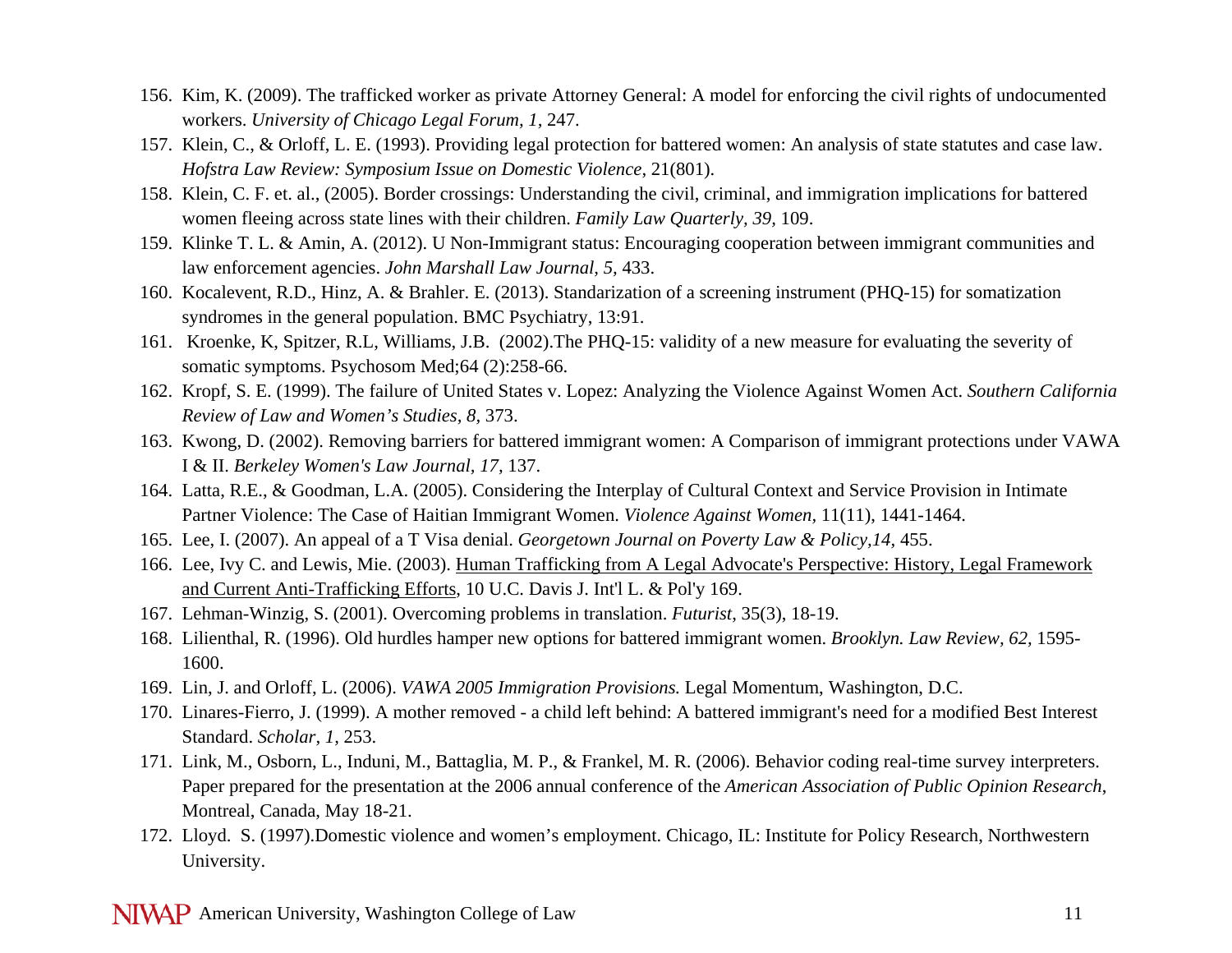- 173. Logan, T., Shannon, L., Walker, R., Faragher, T. M. (2006). Protective Orders: Questions and conundrums. *Trauma, Violence and Abuse*, 7(3), 175-205. doi: 10.1177/1524838006288930
- 174. Lorena, C. (2003). The American Community Survey (ACS) en Español: Using cognitive interviews to test the functional equivalency of questionnaire translations. *Statistical Research Division Study Series Report (Survey Methodology #2003-17)*. Washington, DC: U.S. Census Bureau.
- 175. Maciel-Matos, E. A. (2010). Beyond the shackles and chains of the middle passage: Human trafficking unveiled. *Scholar, 12,* 327.
- 176. Maglizza, E. (1985). Migrant women and domestic violence: The dilemma of whether to stay or leave. In S. E. Hatty (Ed.), *Domestic Violence. Vol. 1, Proceedings of a National Conference, Australian Institute of Criminology* (pp. 35-36). Canberra: Australian Institute of Criminology.
- 177. Malecha, A., McFarlane, J., Gist, J., Watson, K., Battern, E., Hall, I, Smith, S. (2003). Applying for and dropping a protection order: A study of 150 Women. *Criminal Justice Policy Review*, 14 (4), 486-504. doi: 10.1177/0887403403255496
- 178. Mark, J. (2012). Married at eight years old: How United States current legal remedies are inadequate to protect the victims of child marriages. *New England Journal of International & Comparative Law, 18,* 411.
- 179. Markee, T. E. (2001). A call for cultural understanding in the creation, interpretation and application of law: Is the United States meeting the needs of Russian immigrant "Mail-Order Brides?" *California Western International Law Journal, 31,* 277
- 180. McCormick, E. M. (2011). Rethinking indirect victim eligibility for U Non-Immigrant Visas to better protect immigrant families and communities. *Stanford Law & Policy Review, 22,* 587.
- 181. McFarlane, J., Malecha, A., Gist, J., Watson, K., Batten, E., Hall, I., et al. (2004). Protection orders and intimate partner violence: An 18-month study of 150 black, Hispanic, and white women. *American Journal of Public Health,* 94(4), 613-618. doi: 10.2105/AJPH.94.4.613
- 182. McFarlane, J., Malecha, A., Gist, J., Watson, K., Batten, E., Hall, I., and Smith, S. (2003). Intimate partner violence against immigrant women: Measuring effectiveness of protections orders. *Family Law Research*, V.17, pp. 244-252.
- 183. McFarlane, J., Malecha, A., Gist, J., Watson, K., Battern, E., Hall, I., Smith, S. (2002). Intimate partner violence against immigrant women: Measuring the effectiveness of protection orders. *American Journal of Family Law*, 16 I(4), 244-252.
- 184. McTaggart, K. C. (1998). The Violence Against Women Act: Recognizing A federal civil right to be free from violence. *Georgetown Law Journal, 86,* 1123
- 185. Medige, P. (2007). The labyrinth: Pursuing a human trafficking case in middle America. *Journal of Gender, Race & Justice, 10,* 269.
- 186. Mendelson, M. (2004). Legal Production of Identities: A Narrative Analysis of Conversations with Battered Undocumented Women, The. *Berkeley Women's LJ*, *19*, 138.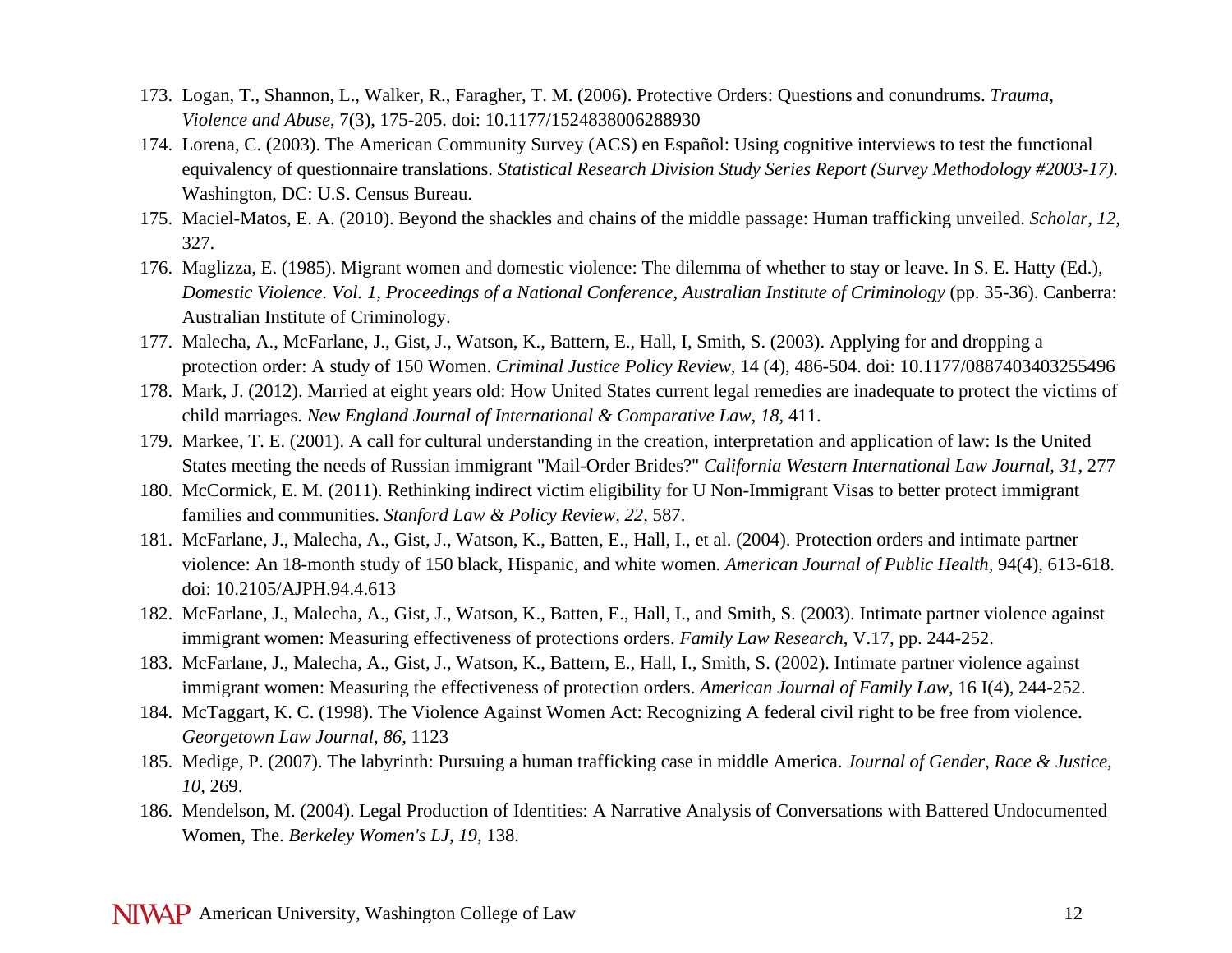- 187. Menjivar, C., & Salcido, O. (2002). Immigrant Women and Domestic Violence: Common Experience in Different Countries. *Gender and Society,* 16(6), 898-920.
- 188. Mobydeen, L. (2004). Something old, something new, something borrowed, something mail-ordered? The mail-order bride industry and immigration law. *Wayne Law Review, 49,* 939.
- 189. Morash, M., Bui, H. N., & Santiago, A. M. (2000). Cultural-specific gender ideology and wife abuse in Mexican-descent families. *International Review of Victimology*, *7*(1-3), 67-91.
- 190. Morgan, D. A. (2004). Access denied: Barriers to remedies under the Violence Against Women Act for Limited English Proficient battered immigrant women. *American University Law Review, 54,* 485.
- 191. Murphy, J. C. (2002). Engaging with the state: The growing reliance on lawyers and judges to protect battered women. *American University on Gender Social Policy & Law 11,*101.
- 192. Narayan, U. (1997). *Dislocating cultures: Identities, traditions, and third-world feminism*. New York: Routledge.
- 193. Natarajan, M. (2003). Domestic violence among immigrants from India: What we need to know—and what we should do. *International Journal of Comparative and Applied Criminal Justice*, 26(2), 301-322. doi: 10.1080/01924036.2002.9678693
- 194. National Council of Juvenile and Family Court Judges. (1993). *Model Code on Domestic and Family Violence*. Reno, NV: Author.
- 195. Nel, S. L. (2005). Victims of human trafficking: Are they adequately protected in the United States? *Chicago-Kent Journal of International and Comparative Law, 5,* 3.
- 196. New York City Department of Health Bureau of Injury Epidemiology (2003). *Femicide in New York City L1995-2002.*  Retrieved June 30, 2006 from http://www.nyc.gov/html/doh/ download.pdf/ip.femicide1995-2002\_report.pdf.
- 197. Nguyen, J. (2010). The Three Ps of the Trafficking Victims Protection Act: Unaccompanied undocumented minors and the forgotten P in the William Wilberforce Trafficking Prevention Reauthorization Act. *Washington and Lee Journal of Civil Rights and Social Justice, 17,* 187.
- 198. Nowak, M. (2004). Immigration and U.S. population growth: An environmental perspective. *Negative Population Growth, Special Report.* Retrieved February 10, 2005 from http://www.npg.org/specialreports/imm&uspopgrowth.htm.
- 199. Owen, L. J. (2006). Forced through the cracks: Deprivation of the Violence Against Women Act's Immigration Relief in San Francisco Bay Area immigrant domestic violence survivors' cases. *Berkeley Journal of Gender Law & Justice, 21,* 13.
- 200. Olivares, M. (2011). A final obstacle: Barriers to divorce for immigrant victims of domestic violence in the United States. *Hamline Law Review, 34,* 149.
- 201. Orloff, L. E., Roberts, B., & Gitler, S. (2013). *Battering and Extreme Cruelty: Drawing Examples from Civil Protection Order and Family Law Cases*. Retrieved from: http://niwaplibrary.wcl.american.edu/reference/additionalmaterials/materials-for-adjudicators-and-judges/reports-memos-social-science-research-and-related-data/Extreme-Cruelty-BIA-training-memo.pdf/view .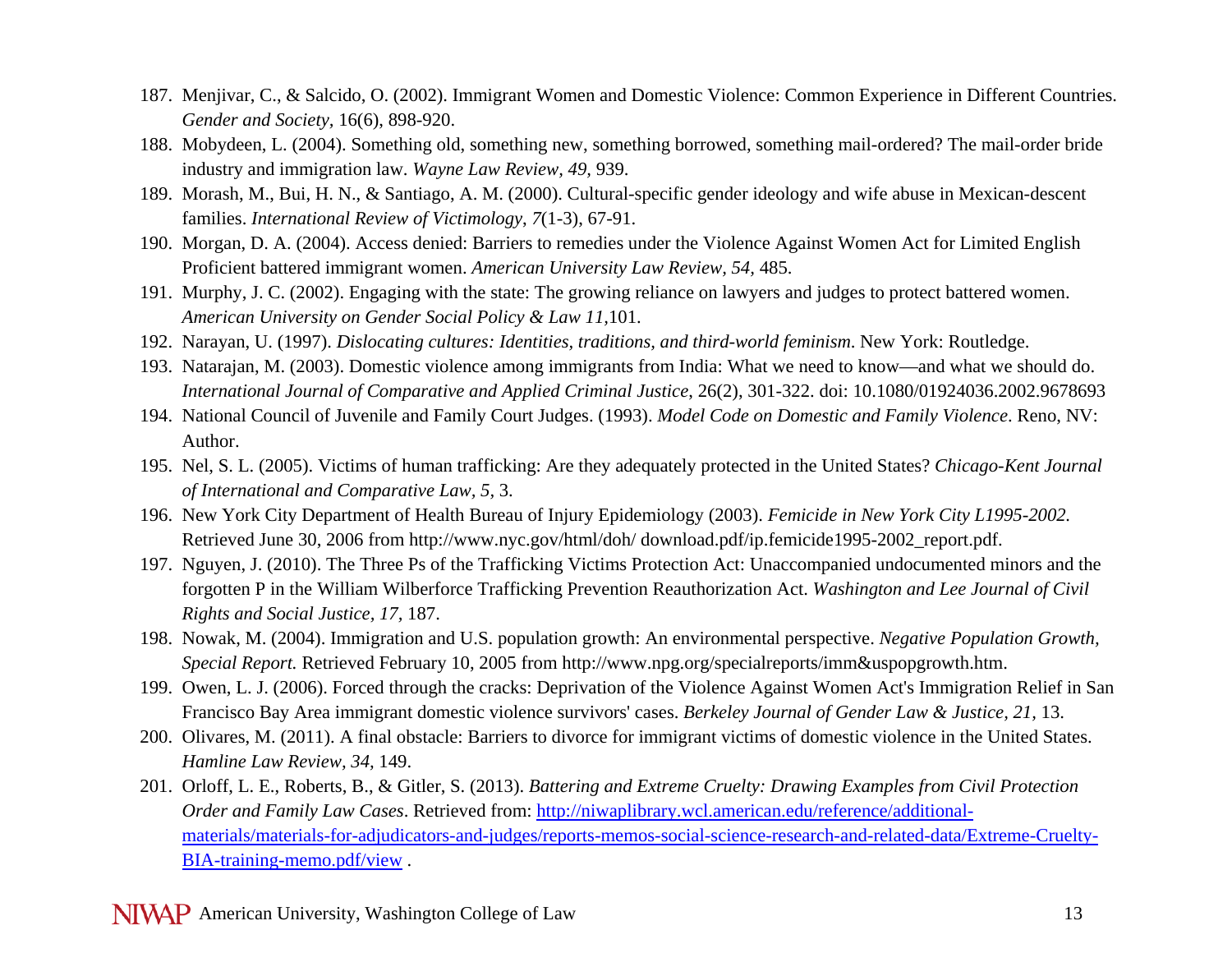- 202. Orloff, L. (2012). *Empowering Survivors: Legal rights of immigrant victims of sexual assault.* Washington D.C.: National Immigrant Women's Advocacy Project, American University, Washington College of Law. Retrieved from: http://niwaplibrary.wcl.american.edu/reference/manuals/sexual-assault
- 203. Orloff, L. E. (2011*). National Survey on Timing of Access to Work Authorization by Immigrant Victim VAWA Self-Petitioners and U visa Applicants.* Retrieved from: http://niwaplibrary.wcl.american.edu/reference/additionalmaterials/immigration/vawa-t-and-u-procedures/Timing-of-Immigrant-Victim-Access-to-Work-Authorization.pdf/view.
- 204. Orloff, L. E. & Feldman, P.E. (2011). *National survey on types of criminal activities experienced by U visa recipients.*  Retrieved from: http://niwaplibrary.wcl.american.edu/reference/additional-materials/research-reports-and-data/research-US-VAIW/U visa-recipients-criminal-activity-survey.pdf/view.
- 205. Orloff, L. & Birnbaum, D. (2007*). Violence Against Women Act; VAWA Self-Petitioning Eligibility for Adults*. Retrieved from: http://niwaplibrary.wcl.american.edu/immigration/vawa-self-petition-and-cancellation/tools/VAWA\_Flow-Chart-Adult/view.
- 206. Orloff L., & Sullivan, K. (2004). *Breaking barriers: A Complete guide to legal rights and resources for battered immigrants*. Washington, DC: Legal Momentum. Retrieved from: http://niwaplibrary.wcl.american.edu/reference/additionalmaterials/iwp-training-powerpoints/april-19-2013-public-benefits-webinar/tools-for-advocates/from-breaking-barriers/
- 207. Orloff, L., Dutton, M. A., Hass, G. A., & Ammar, N. (2003). Battered immigrant women's willingness to call for help and police response. *UCLA Women's Law Journal*, 13(1), 43100. Retrieved from:: http://niwaplibrary.wcl.american.edu/reference/additional-materials/research-reports-and-data/u-visa-crime-fighting-tooland-protection-for-immigrant-crime-victims/RSRCH\_ImmVictims\_Battered\_ImmWomen\_Police.pdf/view
- 208. Orloff L., & Kaguyutan, J. V. (2002). Offering a helping hand: Legal protections for battered immigrant women: A history of legislative responses. *American University Journal of Gender, Social Policy and the Law*, 10(1), 95-183.
- 209. Orloff, L. (2001). Lifesaving Welfare Safety Net Access for Battered Immigrant Women and Children: Accomplishments and Next Steps, *William & Mary Journal of Women & the Law, 7,* 597.
- 210. Orloff, L.E. & Little, R. (1999). *Somewhere to Turn*, Washington, D.C.; Ayuda.
- 211. Orloff, L. & Klein, C. (1996). "Civil Protection Orders: A National Overview," Florida Domestic Violence Law, The Florida Bar. (Tallahassee, Florida).
- 212. Orloff, L. E., Jang, D., & Klein, C. F. (1995). With No Place to Turn: Improving legal advocacy for battered immigrant women. *Family Law Quarterly, 29,* 313.
- 213. Pan, Y. & de la Puente, M. (2005). Census Bureau guideline for the translation of data collection instruments and supporting materials: Documentation on how the guideline was developed. *Research Report Series (Survey Methodology #2005-2006)*, Statistical Research Division, Washington, DC: U.S. Bureau of the Census.
- 214. Psychological Assessment Resources. (1985). Personal Problems Checklist for Adults. FL: Author.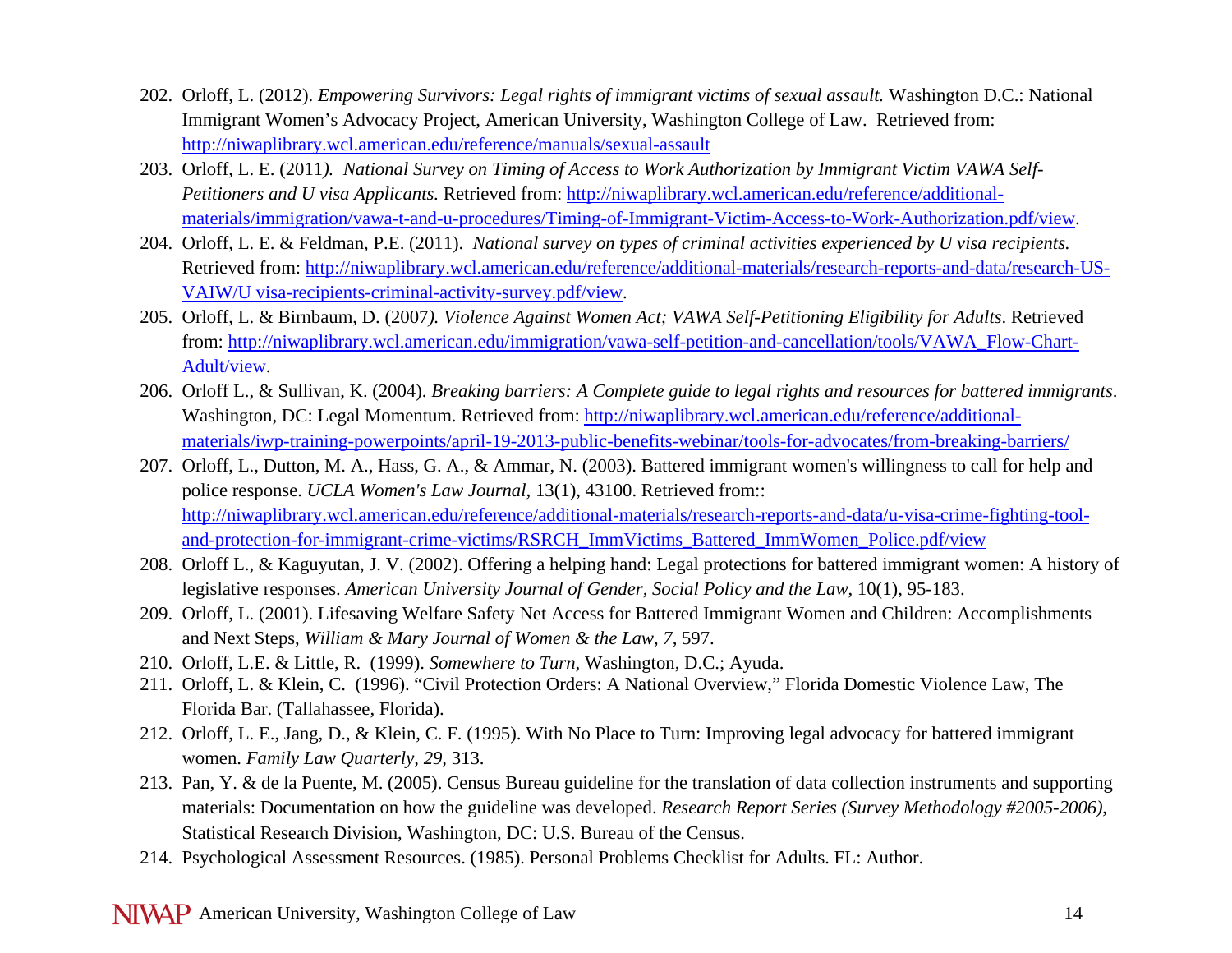- 215. Patel, A. (2011). Back to the Drawing Board: Rethinking Protections Available to Victims of Trafficking, 9 Seattle Journal for Social Justice, 813.
- 216. Payne, Valerie S. (2009) <u>On the Road to Victory in America's War on Human Trafficking: Landmarks, Landmines, and the</u> Need for Centralized Strategy, 21 Regent U. L. Rev. 435.
- 217. Peeks, A. (2002). The undocumented Latina battered woman: Impediments to help seeking. *The Journal of Psychotherapy Integration,* Fall, 1-17.
- 218. Pendleton, G. & Maher, H. (2000). Domestic violence and immigration issues in the criminal justice system. Washington, DC: American Bar Association, Commission on Domestic Violence.
- 219. Pendleton, G., & Block, A. (2001). Applications for immigration status under the Violence Against Women Act, in Immigration and Nationality Handbook (2001-02) Vol. 1, *American Immigration Lawyers Association*.
- 220. Peters, M. & Passchier, J. (2005). Translating instruments for cross-cultural studies in headache research. *Headache*, (46), 82-91. doi: 10.1111/j.1526-4610.2006.00298.x
- 221. Perilla, J.L. (1999). Domestic violence as a human rights issue: The case of immigrant Latinos. *Hispanic Journal of Behavioral Sciences, 21* (2), 107-133.
- 222. Perilla, J., Bakerman, R., & Norris, F. (1994). Culture and domestic violence: The ecology of abused Latinas. *Violence and Victims,* 9(4), 325-339.
- 223. Pogrebin, M. A., & Poole, E. D. (1990). Culture, conflict, and crime in the Korean American community. *Criminal Justice Policy Review,* 4(1), 69-78. doi: 10.1177/088740349000400105
- 224. poverty. In R. A. Brandwein (Ed.), Battered women, children and welfare reform: The ties that bind (pp. 17–30). Thousand Oaks: Sage Publications Ltd.
- 225. Pressman, S. D. (1995). The Legal Issues Confronting Conditional Resident Aliens Who Are Victims of Domestic Violence: Past, Present, and Future Perspectives, 6 Maryland Journal of Contemporary Legal Issues, 129
- 226. Ptacek, J. (1999). Battered women in the courtroom: The power of judicial responses. Boston, MA: Northeastern University Press.
- 227. Rackham, T. R. (2000). Enumerated Limits, Normative Principles, and Congressional Overstepping: Why the Civil Rights Provision of the Violence Against Women Act Is Unconstitutional, 6 William & Mary Journal of Women & the Law, 447.
- 228. Rafiee-Tari, S. (2010). Immigrant Victims: The Obstacles and the Unknown, 14 UC Davis Journal of Juvenile Law & Policy, 395.
- 229. Radloff, L. S. (1977). The CES-D scale: A self-report depression scale for research in the general population. *Applied Psychological Measurement,* 1(385-401). doi: 10.1177/014662167700100306
- 230. Raj, A. & Silverman, J. (2002). Violence against immigrant women: The roles of culture, context and legal immigrant status on intimate partner violence. *Violence Against Women*, 8, 367-394. doi: 10.1177/10778010222183107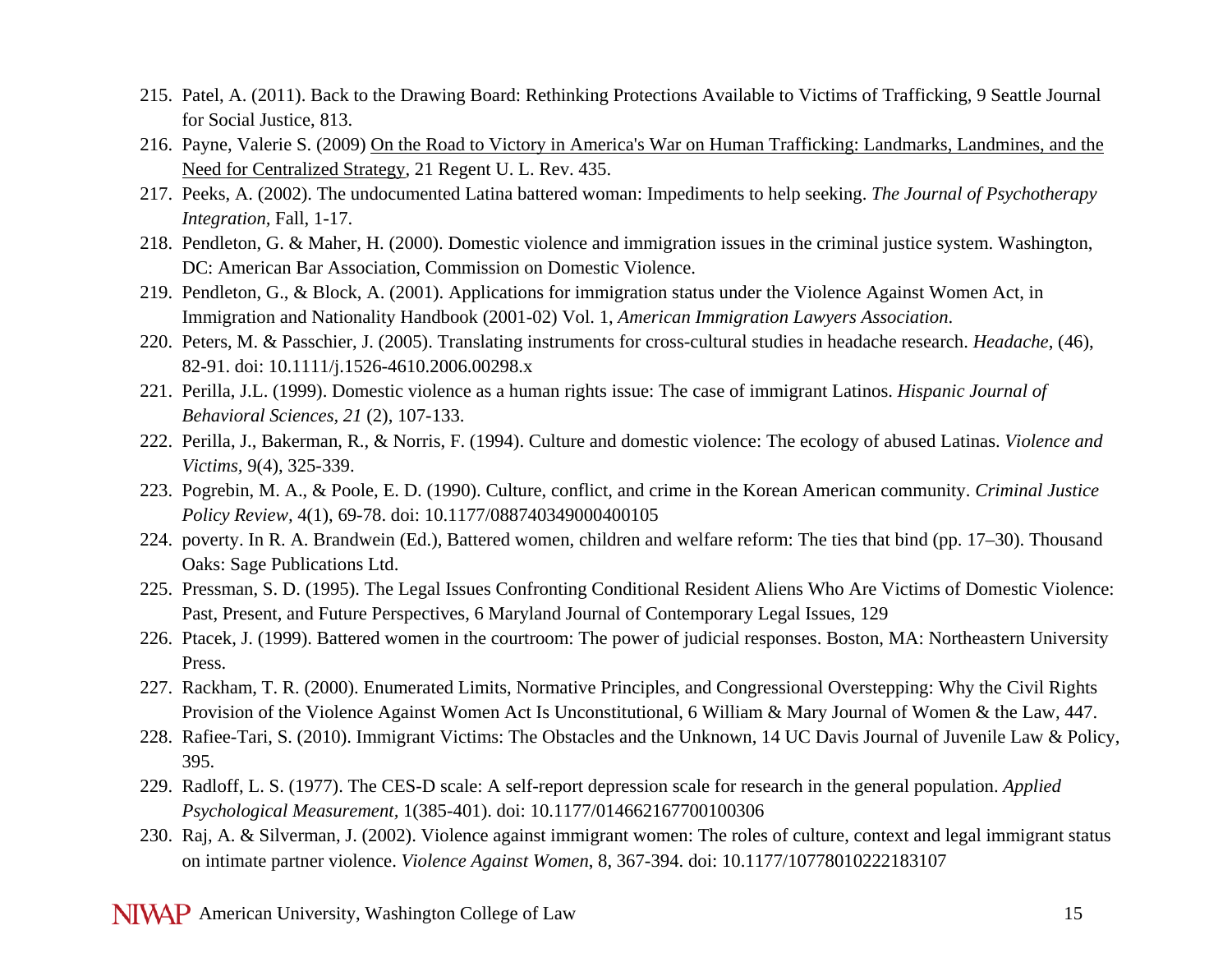- 231. Raj, A., & Silverman, J. (2003). Immigrant South Asian women at greater risk for injury from intimate partner violence. *American Journal of Public Health*, 93(3), 435-436. doi: 10.2105/AJPH.93.3.435
- 232. Raj, A., Silverman, J. G., McCleary-Sills, J. & Liu, R. (2005). Immigration policies increase South Asian immigrant women's vulnerability to intimate partner violence. J*ournal of the American Medical Women's Association,* 60(1), 26-32.
- 233. Ramos, M. D., & Runner, M. W. (1999). *Cultural considerations in domestic violence cases: A national judges' benchbook*. San Francisco, CA: State Justice Institute and Family Violence Prevention Fund.
- 234. Raphael, J. & Tolman, R.M. (1997). Trapped By Poverty, Trapped By Abuse: New evidence documenting the relationship between domestic violence and welfare Chicago, IL: The Taylor Institute.
- 235. Richard, S. (2005). State Legislation and Human Trafficking: Helpful or Harmful? University of Michigan Journal of Law Reform, 38, 447.
- 236. Rieger, A. (2007). Missing the Mark: Why the Trafficking Victims Protection Act Fails to Protect Sex Trafficking Victims *in the United States.* 30 Harvard Journal of Law & Gender, 231
- 237. Rieser-Murphy, E. M. & DeMarco, K.D. (2012). The Unintended Consequences of Alabama's Immigration Law on Domestic Violence Victims, 66 University of Miami Law Review, 1059, 1061.
- 238. Rigakos, G. S. (1997). Situational determinants of police responses to civil and criminal injunctions for battered women. *Violence Against Women,* 3(2), 204-216. doi: 10.1177/1077801297003002006
- 239. Ringel, S. & Bina, R. (2007). Understanding causes of an responses to intimate partner violence in a Jewish Orthodox Community. Research on Social Work Practice,17 (2), 27-286.
- 240. Rodriguez, R. (1995). Evaluation of the MCN Domestic Violence Assessment Form and Pilot Prevalence Study. *The Clinical Supplement of the Migrant Clinicians Network, 1-2*.
- 241. Rodriguez, R. (1999). The power of the collective: Battered migrant farm worker women creating safe spaces. *Health Care for Women International*, 20, 417-426
- 242. Rose, L. E., Campbell, J., & Kub, J. (2000). The role of social support and family relationships in women's responses to battering. *Health Care for Women International,* 21(1), 27-39.
- 243. Rothwell, L. (2001). VAWA 2000's Retention of the "Extreme Hardship" Standard for Battered Women in Cancellation of Removal Cases: Not Your Typical Deportation Case, 23 University of Hawaii Law Review. 555.
- 244. Ruggiero KJ, Del Ben K, Scotti JR, Rabalais AE (2003). Psychometric properties of the PTSD Checklist-Civilian Version. J Trauma Stress 2003;16 (5):495-502.
- 245. Russell, K. (1998). *The color of crime: Racial hoaxes, white fear, black protectionism, police harassment, macroaggressions*. New York: New York University Press.
- 246. Sachs, H. (1999). Domestic violence as a barrier to women's economic self-sufficiency. Washington, DC: Welfare Information Network.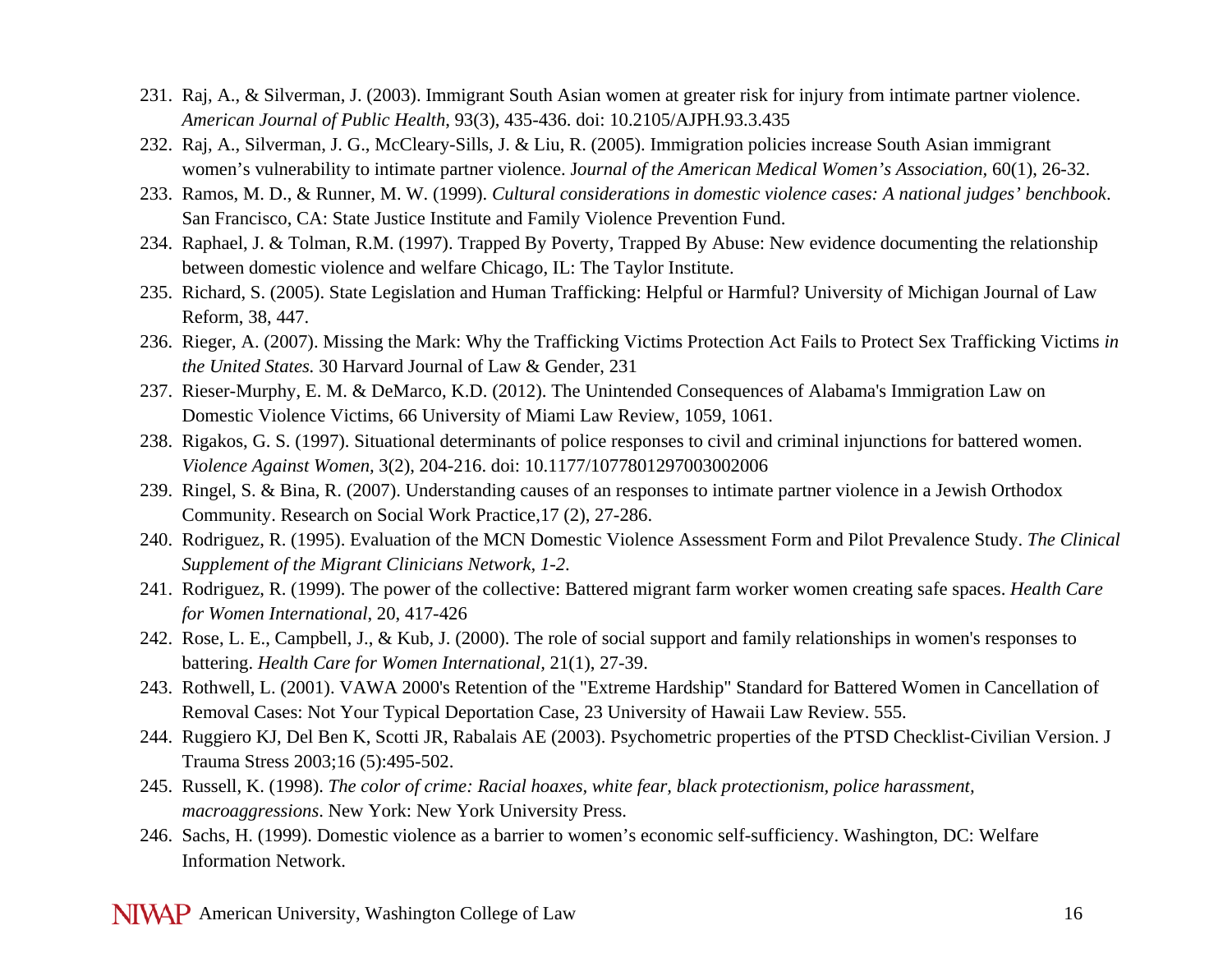- 247. Sadruddin, H., et al. (2005). Human Trafficking in the United States: Expanding Victim Protection Beyond Prosecution Witnesses, 16 Stanford Law & Policy Review. 379.
- 248. Saenz, R. (2004). *Latinos and the changing face of America at the turn of the century.* Russell Sage Foundation, Population Reference Bureau.
- 249. Saucedo, L. M. (2008). A New "U": Organizing Victims and Protecting Immigrant Workers, 42 University of Richmond Law Review. 891
- 250. Schnurr, P.P. & Green, B.L. (2004).Understanding relationships among trauma, post-traumatic stress disorder, and health outcomes. Advances in Mind Body Medicine, 20 (1): 18-29.
- 251. Schuneman, M. (2009). Seven Years of Bad Luck: How the Government's Delay in Issuing U-Visa Regulations Further Victimized Immigrant Crime Victims, 12 Journal of Gender, Race & Justice. 465.
- 252. Shapiro, H. R. (2002). Battered Immigrant Women Caught in the Intersection of U.S. Criminal and Immigration Laws: Consequences and Remedies, 16 Temple International & Comparative Law Journal. 27
- 253. Shaw, C. (2010). *Barriers to Freedom: Continued Failure of U.S. Immigration Laws to Offer Equal Protection to Immigrant Battered Women*, 15 Cardozo J.L. & Gender 663, 678.
- 254. Shaw, K. (2009). Barriers to Freedom: Continued Failure of U.S. Immigration Laws to Offer Equal Protection to Immigrant Battered Women, 15 Cardozo Journal of Law & Gender. 663.
- 255. Sheldon-Sherman, J. A.L. (2012). The Missing "P": Prosecution, Prevention, Protection, and Partnership in the Trafficking Victims Protection Act, 117 Penn State Law Review. 443
- 256. Shin, H.B., and Bruno, R. (2003). *Language Use and English Speaking Ability: 2000, Census 2000 Brief*. U.S. Census Bureau, October 2003. From http://www.census.gov/prod/2003pubs/c2kbr-29.pdf.
- 257. Shiu-Thornton, S., Senturia, K. & Sullivan. M. (2005)."Like a bird in a cage:" Vietnamese women survivors talk about domestic violence. *Journal of Interpersonal Violence, 20* (8), 959-76.
- 258. Shmueli, M. (2008). Protecting Immigrant Women: Benefits for Abuse Victims, Maryland Business Journal, September/October, 20
- 259. Shor, E. (2000) Domestic Abuse and Alien Women in Immigration Law: Response and Responsibility, 9 Cornell Journal of Law & Public Policy 697.
- 260. Silenzi Cianciarulo, Marisa. (2008). The Trafficking and Exploitation Victims Assistance Program: A Proposed Early Response Plan for Victims of International Human Trafficking in the United States, 38 N.M. L. Rev. 373.
- 261. Silenzi Cianciarulo, Marisa. (2007). <u>Modern-Day Slavery and Cultural Bias: Proposals for Reforming the U.S. Visa System</u> for Victims of International Human Trafficking, 7 Nev. L.J. 826.
- 262. Sitowski, L. R. (2001). Congress Giveth, Congress Taketh Away, Congress Fixeth Its Mistake? Assessing the Potential Impact of the Battered Immigrant Women Protection Act of 2000, 19 Law & Inequity. 259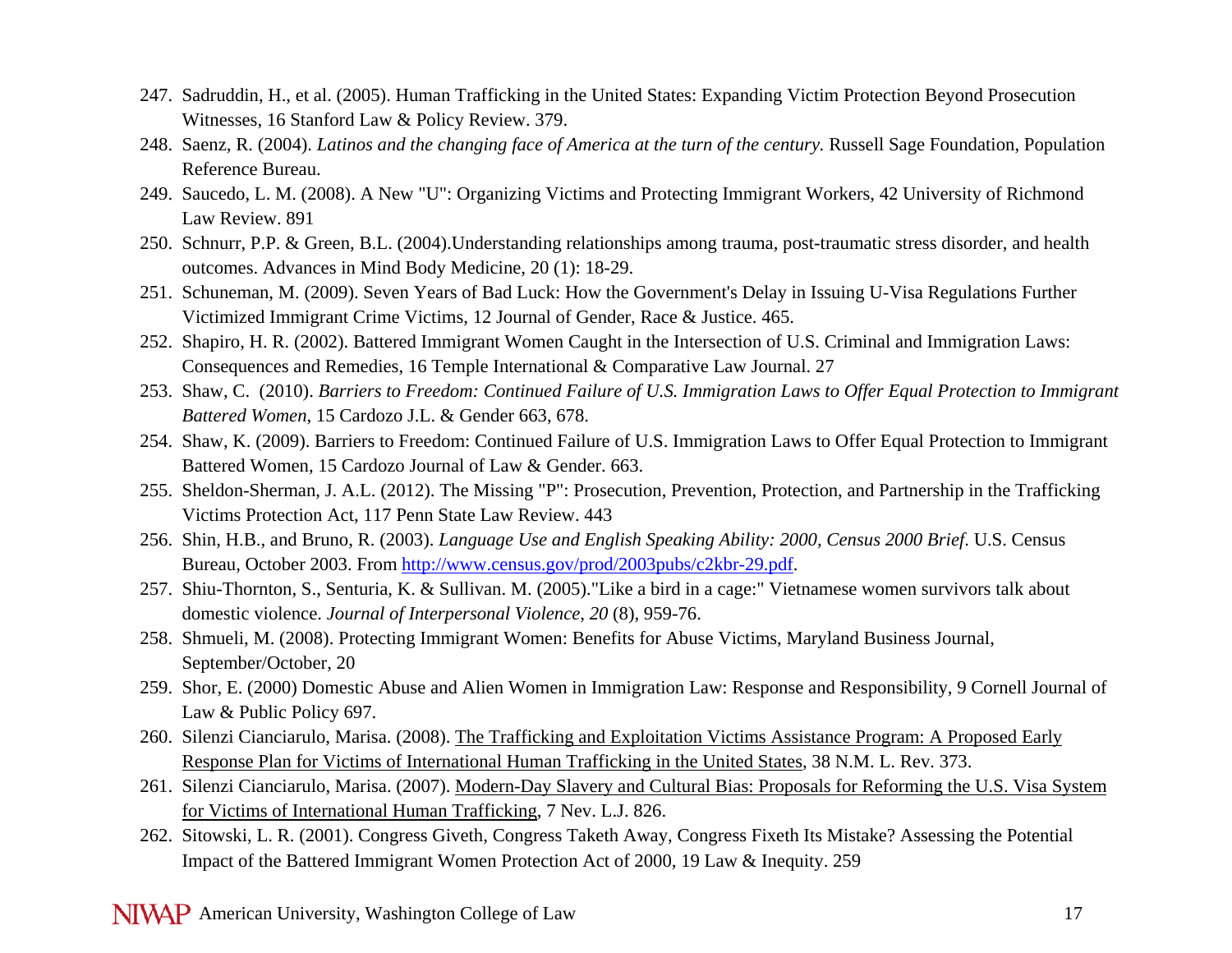- 263. Song, C. and Suzy Lee. (2006). Between A Sharp Rock and A Very Hard Place: The Trafficking Victims Protection Act and the Unintended Consequences of the Law Enforcement Cooperation Requirement, 1 Intercultural Human Rights Law Review. 133.
- 264. Song, Y.I. (1996). *Battered women in Korean immigrant families: The silent scream.* New York: Garland.
- 265. Sreeharsha, Kavitha. (2010). Reforming America's Immigration Laws: A Woman's Struggle. American Immigration Council, Immigration Policy Center, Washington, D.C.
- 266. Srikantiah, Jayashri. (2007). <u>Perfect Victims and Real Survivors: The Iconic Victim in Domestic Human Trafficking Law,</u> 87 B.U. L. Rev. 157.
- 267. Srinivasan, S., & Ivey, S. L. (1999). Domestic violence. In S. Kramer, S. Ivey, & Y.W. Ying, *Immigrant Woman's Health: Problems and Solutions*. San Francisco: Josey-Bass Publisher, 179-193.
- 268. Stark, Evan. (2007). *Coercive Control: How Men Entrap Women In Personal Life*. Oxford University Press.
- 269. Stumpf, J. and Bruce Friedman. (2003). Advancing Civil Rights Through Immigration Law: One Step Forward, Two Steps Back?, 6 NYU Journal of Legislation & Public Policy. 131, 133
- 270. Stephenson, M. (2000). Development and validation of the Stephenson Multigroup Acculturation Scale (SMAS). *Psychological Assessment,* 12, 77-88. doi: 10.1037/1040-3590.12.1.77
- 271. Straus, M. A., Hamby, S. L., Boney-McCoy, S., & Sugarman, D. B. (1995). *The Revised Conflict Tactics Scale (CTS-2).*  Durham, NH: Family Research Laboratory.
- 272. Straus, M., & R. Gelles (1990). V*iolence in American families: Risk factors and adaptations to violence in 8,145 families*. New Brunswick, Transaction Publishers.
- 273. Sullivan, S. R. & Cosentino, A.L. (2007). Immigration, Domestic Violence, and What the Family Practitioner Should Know, Florida Business Journal. December.
- 274. Tacher, J. & Orloff, L.E. (2013a). VAWA Public Benefits Eligibility Process. Washington, D.C. : NIWAP Retrieved from http://niwaplibrary.wcl.american.edu/reference/additional-materials/public-benefits/access/VAWA-Benefits-Eligibility-Process.pdf/view
- 275. Tacher, J. & Orloff, L.E. (2013b). U-Visa Victim Benefits Eligibility Process. Washington, D.C.: NIWAP. Retrieved from http://niwaplibrary.wcl.american.edu/reference/additional-materials/public-benefits/access/U-Benefits-Eligibility-Process.pdf/view
- 276. Tacher, J. & Orloff, L.E. (2013c). "Family Court Bench Card on Immigrant Crime Victim Access to Public Benefits." Washington, D.C. NIWAP. Retrieved from http://niwaplibrary.wcl.american.edu/reference/additional-materials/publicbenefits/access/PB-Bench-Card.pdf/view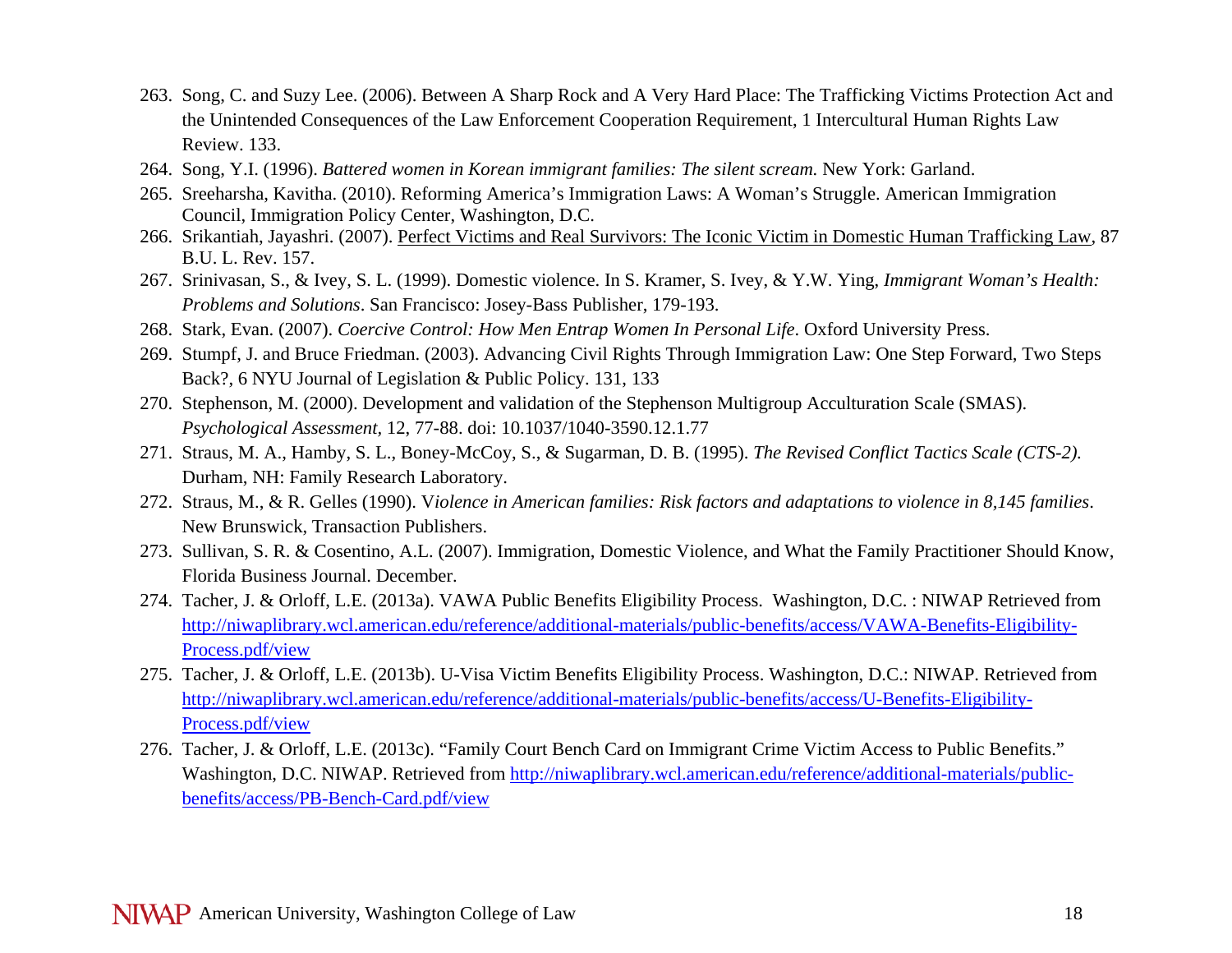- 277. Tacher, J. & Orloff, L.E. (2013d). Trafficking Victim Benefits Eligibility Process. Washington, D.C.: NIWAP. Retrieved from http://niwaplibrary.wcl.american.edu/reference/additional-materials/public-benefits/access/Trafficking-Victims-Benefits-Eligibility-Process.pdf/view
- 278. Tamayo, W. (1995).When the 'Coloreds' are neither black nor citizens: The U.S. Civil Rights Movement & global migration. *Asian Law Journal, 2*:1-32.
- 279. Temple, B. (2002). Crossed wires: interpreters, translators, and bi-lingual workers in cross language research. *Qualitative Health Research*, 12, 844-854.
- 280. Teran, L. J. (1999). Barriers to Protection at Home and Abroad: Mexican Victims of Domestic Violence and the Violence Against Women Act, 17 Boston University International Law Journal.
- 281. Terry Green, Sally. (2008). <u>Protection for Victims of Child Sex Trafficking in the United States: Forging the Gap Between</u> U.S. Immigration Laws and Human Trafficking Laws, 12 U.C. Davis J. Juv. L. & Pol'y 309.
- 282. Thompson, M. P., Kaslow, N. J., Kingree, J. B., Rashid, A., Puett, R., Jacobs, D., et al. (2000). Partner violence, social support, and distress among inner-city African American women. *American Journal of Community Psychology, 28*(1), 127- 143.
- 283. Tice\*, S. (1999). Battered Immigrants Given New Hope with the Violence Against Women Act, 62 Texas Business Journal. 930.
- 284. Tiefenbrun, S. W. (2005). Sex Slavery in the United States and the Law Enacted to Stop It Here and Abroad, 11 William & Mary Journal of Women & the Law. 317.
- 285. Tjaden, P., & Thoennes, N. (2000). *Final Report of the Prevalence, Incidence, and Consequences of Violence Against Women*. Washington, D.C.: National Institute of Justice and Centers for Disease Control.
- 286. Tjaden, P., & Thoennes, N. (2000). Prevalence and consequences of male-to-female and female-to-male intimate partner violence as measured by the National Violence Against Women Survey. *Violence Against Women* 6(2), 142-161.
- 287. Tolman, R. (1989). The development of a measure of psychological maltreatment of women by their male partners. *Violence and Victims, 4*, 173-189.
- 288. Tolman, R. (1999). The validation of the Psychological Maltreatment of Women Inventory. *Violence and Victims, 14*, 25-37.
- 289. Tran, C.G. & Des Jardins, K. (2000).Domestic violence in Vietnamese refugee and Korean immigrant communities. In J.L. Chin (Ed.). *Relationships among Asian American women.* Washington, D.C.: American Psychological Association.
- 290. Tran, T. V., Ngo, D. & Conway, K. (2003). A cross-cultural measure of depressive symptoms among Vietnamese Americans. *Social Work Research*, 27, 56-94. doi: 10.1093/swr/27.1.56
- 291. Uekert, B.K., Peters, T., Romberger, W., Abraham, M., & Keilitz, S. (2006). Serving Limited English Proficient (LEP) Battered Women: A National Survey of the Court's Capacity to Provide Protection Orders. National Center for State Courts.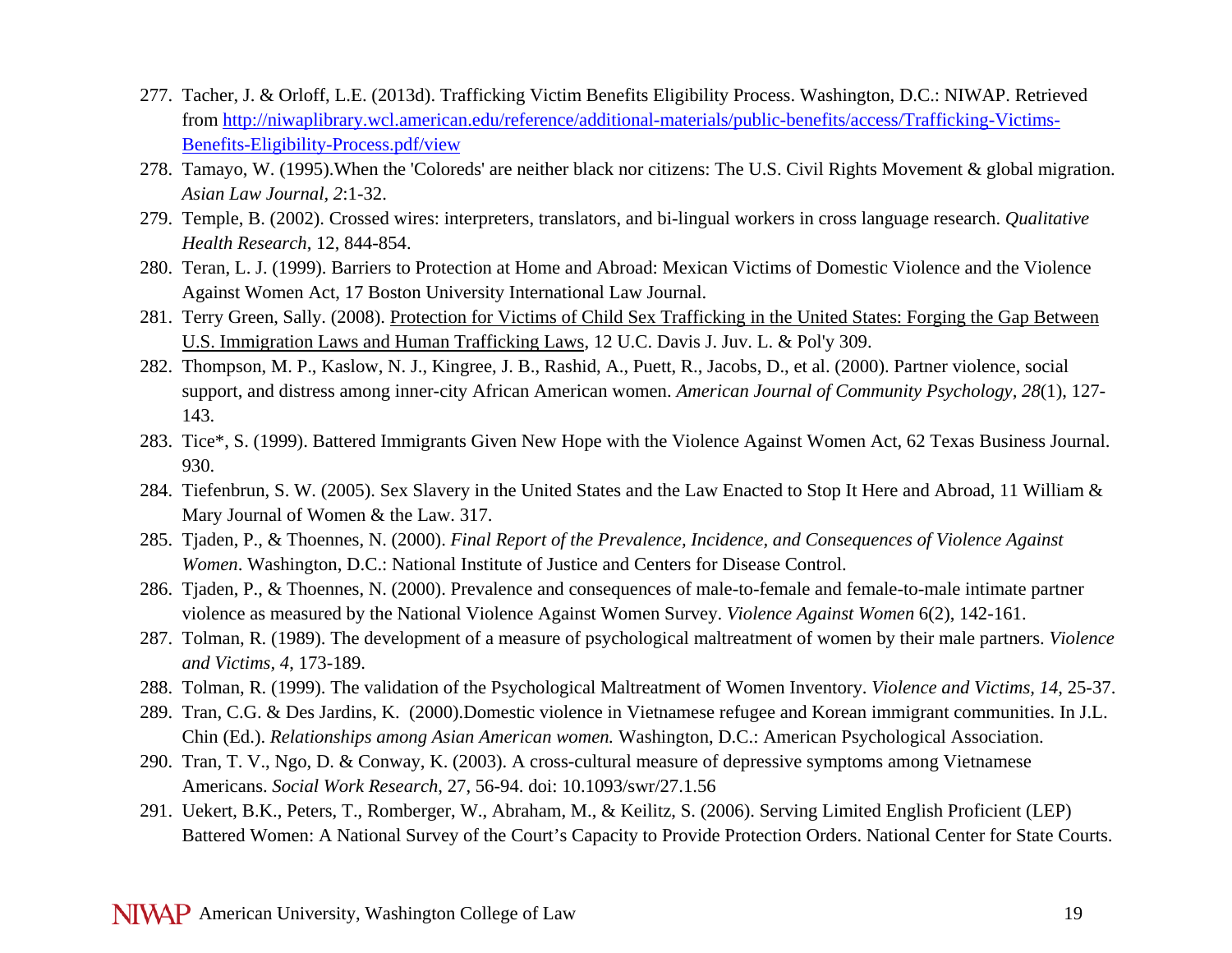- 292. United Nations Children FUND (2000). Domestic violence against women and girls. *UNICEF Innocenti Research Centre*, #6-June: Florence, Italy.
- 293. Violence Against Women Act of 2000 (division B of Public Law 106-386; 114 Stat. 1491), Section 1513
- 294. Vishnuvajjala, R. (2012). Insecure communities: how an immigration enforcement program encourages battered women to stay silent. Boston College Journal of Law & Social Justice , 32, 1, 185-213
- 295. Warrier, S. (2002). C*ulture: What it is, who owns it, claims it, changes it. In Domestic violence in Asian & Pacific Islander communities.* National Summit: Proceedings. San Francisco: Asian & Pacific Islander Institute on Domestic Violence, pp. 27-29.
- 296. Weathers, F. W., Litz, B. T., Herman, D. S., Huska, J. A., & Keane, T. M. (1993). *The PTSD Checklist: Reliability, validity, and diagnostic utility.* Paper presented at the Annual Meeting of the International Society for Traumatic Stress Studies, San Antonio, Texas.
- 297. Weinstein, M. (1997). The Violence Against Women Act After United States v. Lopez: Defending the Act from Constitutional Challenge, 12 Berkeley Women's L.J. 119.
- 298. Weissman, D. (1994). Protecting the Battered Immigrant Woman, Florida Business Journal, OCT.
- 299. Weisz, A., Tolman, R. & Bennett, L. (1998). An ecological study of nonresidential services for battered women within a comprehensive community protocol for domestic violence. *Journal of Family Violence*, 13(4), 395-415.
- 300. Widom, C. S., Dutton, M. A., Czaja, S. J., & DuMont, K. A. (2005 in press). The development and validation of a new instrument to assess lifetime trauma and victimization history. *Journal of Traumatic Stress*. doi: 10.1002/jts.20060
- 301. Wixson, S. (2011). The U Visa: Proposed Changes to the Code of Federal Regulations to Aid Undocumented Alien Victims, 57 Wayne L. Rev. 535.
- 302. Wolf, M. E., Holt, V. L., Kernic, M. A., & Rivara, F. P. (2000). Who gets protection orders for intimate partner violence? *American Journal of Preventive Medicine,19*(4), 286-291. doi: 10.1016/S0749-3797(00)00235-X
- 303. Wood, S. M. (2004). VAWA's unfinished business: The immigrant women who fall through the cracks, Duke Journal of Gender Law & Policy, 11, 141.
- 304. World Health Organization (2005). WHO multi-country study on women's health and domestic violence against women: Summary report of initial results on prevalence, health outcomes and women's responses. *World Health Organization*: Geneva, Switzerland.
- 305. Yeon-Shim, L. & Hadeed. L. (2009). Intimate Partner Violence among Asian immigrant communities. Trauma, Violence and Abuse, 10 (2), 143-170.
- 306. Yoder, H. A. (2009). Civil Rights for Victims of Human Trafficking, 12 University of Pennsylvania Journal of Law and Social Change. 133.